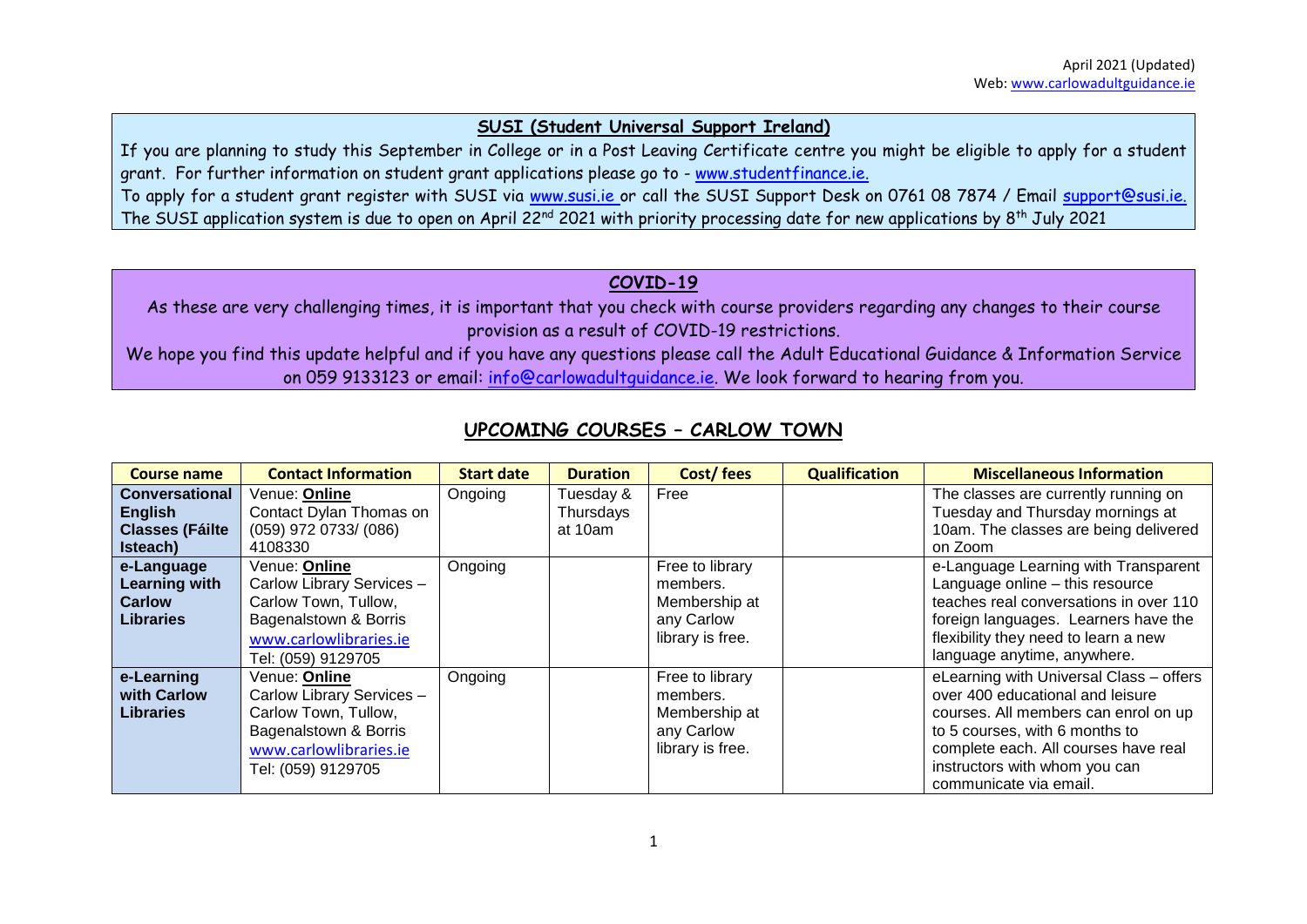| e-College -<br><b>SOLAS Online</b><br><b>Courses</b>                                                                   | Venue: Online<br>E-College<br>Tel: 1800 855831<br>E: ecollegeinfo@solas.ie<br>Web: www.ecollege.ie                                      | Continuous | Varies-<br>depending<br>on the<br>course                 | These courses<br>are temporarily<br>being made<br>available free of<br>charge to those<br>impacted by<br>Covid-19<br>containment<br>measures | All courses result<br>in industry<br>certification such<br>as Microsoft to<br>Adobe to many<br>more. Varies -<br>depending on the<br>course | Courses available in the following<br>areas:<br><b>Business</b><br>$\bullet$<br><b>Computer Programming</b><br>$\bullet$<br>Data Science<br>$\bullet$<br><b>Databases</b><br>$\bullet$<br><b>IT Professional</b><br>$\bullet$<br><b>Office Productivity</b><br>$\bullet$<br>Web and Graphic Design<br>$\bullet$                                                                                              |
|------------------------------------------------------------------------------------------------------------------------|-----------------------------------------------------------------------------------------------------------------------------------------|------------|----------------------------------------------------------|----------------------------------------------------------------------------------------------------------------------------------------------|---------------------------------------------------------------------------------------------------------------------------------------------|--------------------------------------------------------------------------------------------------------------------------------------------------------------------------------------------------------------------------------------------------------------------------------------------------------------------------------------------------------------------------------------------------------------|
| Reading,<br><b>Writing, Maths</b><br>& Technology<br><b>Courses</b>                                                    | Venue: Online<br><b>National Adult Literacy</b><br>Agency<br>https://courses.nala.ie<br>Freephone: 1800 202065                          | Continuous | Part time $-$<br>varies<br>depending<br>on the<br>course | Free                                                                                                                                         | QQI certification                                                                                                                           | QQI Level 2 qualification example<br>$\bullet$<br>of some subjects - Reading,<br>Writing, Using Technology,<br>Quantity & Number, Pattern &<br>Relationship, Listening and<br>Speaking, Personal Decision<br>Making, Setting Learning Goals<br>QQI Level 3 qualifications example<br>of some subjects - Personal<br>Effectiveness, Communications,<br><b>Career Preparation</b><br>New subjects due to start |
| <b>CPC Training -</b><br><b>Truck &amp; Bus</b><br><b>Drivers</b><br>(Continual<br><b>Professional</b><br>Development) | Venue: Seven Oaks Hotel<br>Training Provider -<br>CPC.ie<br>Tel: 087 6363003 or 066<br>7185556<br>Email: info@cpc.ie<br>Web: www.cpc.ie | Ongoing    | 1 day per<br>module                                      | €59 per module                                                                                                                               | Continual<br>Professional<br>Development                                                                                                    | Professional truck & bus drivers have<br>to undergo periodic training of one day<br>per year. Upcoming modules schedule:<br>3rd April - Health & Safety of the<br><b>Professional Driver</b><br>11 <sup>th</sup> April - Minimising Risks &<br><b>Managing Emergencies</b><br>17th April - The Professional Bus<br><b>Driver</b><br>24th April - The Professional Truck<br><b>Driver</b>                     |
| <b>Pitman</b><br><b>Training</b><br><b>Carlow</b><br><b>Kilkenny</b>                                                   | Venue: <b>Blended (Online)</b><br>Learning<br><b>Wexford Road Business</b><br>Park, Carlow<br>R93 K260<br>Tel: (059) 918 2415/          | Ongoing    | Varies<br>depending<br>on the<br>course                  | Varies<br>depending on<br>the course $-$<br>please contact<br>course provider                                                                | Varies depending<br>on the course                                                                                                           | <b>Courses</b><br>Office Manager Diploma<br>$\bullet$<br>Executive PA Diploma<br>$\bullet$<br><b>HR Assistant Diploma</b><br>$\bullet$<br>Legal Secretary Diploma                                                                                                                                                                                                                                            |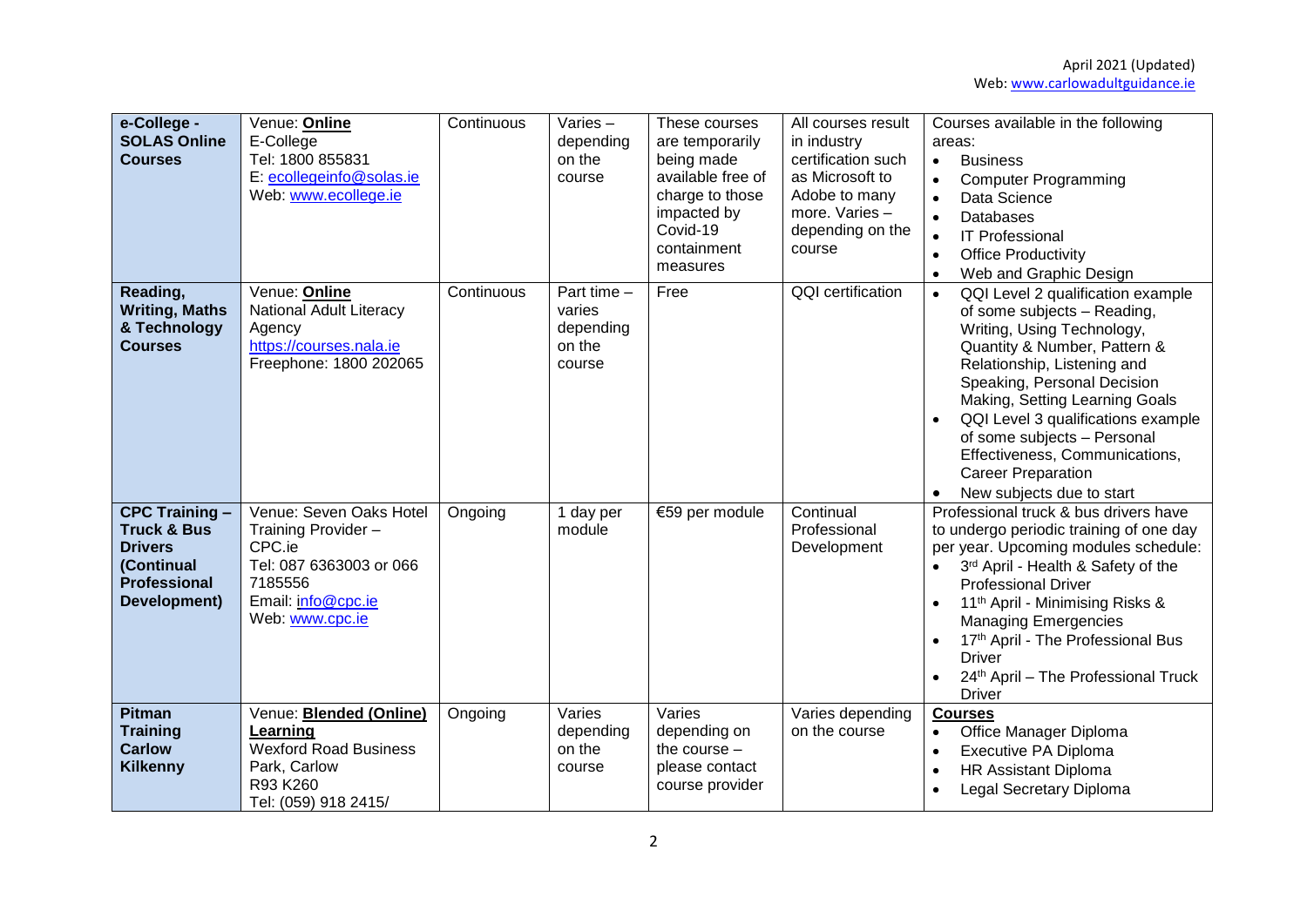| Web: | (085) 1639351<br>Email:<br>carlow@pitman-training.ie<br>www.pitman-<br>training.ie/our-<br>centres/carlow | $\bullet$<br>$\bullet$<br>$\bullet$<br>$\bullet$<br>$\bullet$<br>$\bullet$<br>$\bullet$<br>$\bullet$<br>$\bullet$<br>$\bullet$<br>$\bullet$<br>$\bullet$<br>$\bullet$<br>$\bullet$<br>$\bullet$<br>$\bullet$<br>$\bullet$ | <b>Medical Secretary Diploma</b><br>Secretarial Diploma<br>Typing & Keyboard Skills<br>Microsoft Office Diploma<br>Bookkeeping Diploma<br>Foundation Diploma in<br>Bookkeeping with AAT<br>Accounting Technician Diploma<br>with AAT<br>Professional Diploma in<br>Accounting with AAT<br>Advanced Diploma in Accounting<br>with AAT<br>Office Skills Diploma<br>Office IT Diploma<br>IT Office Administrator Diploma<br>Advanced IT Support Technician<br>Diploma with CompTIA<br><b>Advanced IT Security Engineer</b><br>Diploma with CompTIA<br>IT Support Technician Diploma<br>with CompTIA<br>Network Support Technician<br>Diploma with CompTIA<br>Server Support Technician<br>Diploma with CompTIA<br>Software Developer Diploma<br>(MTA) |
|------|-----------------------------------------------------------------------------------------------------------|---------------------------------------------------------------------------------------------------------------------------------------------------------------------------------------------------------------------------|----------------------------------------------------------------------------------------------------------------------------------------------------------------------------------------------------------------------------------------------------------------------------------------------------------------------------------------------------------------------------------------------------------------------------------------------------------------------------------------------------------------------------------------------------------------------------------------------------------------------------------------------------------------------------------------------------------------------------------------------------|
|      |                                                                                                           |                                                                                                                                                                                                                           |                                                                                                                                                                                                                                                                                                                                                                                                                                                                                                                                                                                                                                                                                                                                                    |
|      |                                                                                                           | $\bullet$                                                                                                                                                                                                                 | <b>Programming Fundamentals</b>                                                                                                                                                                                                                                                                                                                                                                                                                                                                                                                                                                                                                                                                                                                    |
|      |                                                                                                           | $\bullet$                                                                                                                                                                                                                 | Diploma<br>Advanced Software and Web<br>Developer Diploma                                                                                                                                                                                                                                                                                                                                                                                                                                                                                                                                                                                                                                                                                          |
|      |                                                                                                           | $\bullet$<br>$\bullet$                                                                                                                                                                                                    | Graphic Design Diploma with<br>Adobe ACA<br>Web Developer Diploma                                                                                                                                                                                                                                                                                                                                                                                                                                                                                                                                                                                                                                                                                  |
|      |                                                                                                           | $\bullet$<br>$\bullet$                                                                                                                                                                                                    | Web Design Specialist Diploma<br>Marketing Assistant Diploma                                                                                                                                                                                                                                                                                                                                                                                                                                                                                                                                                                                                                                                                                       |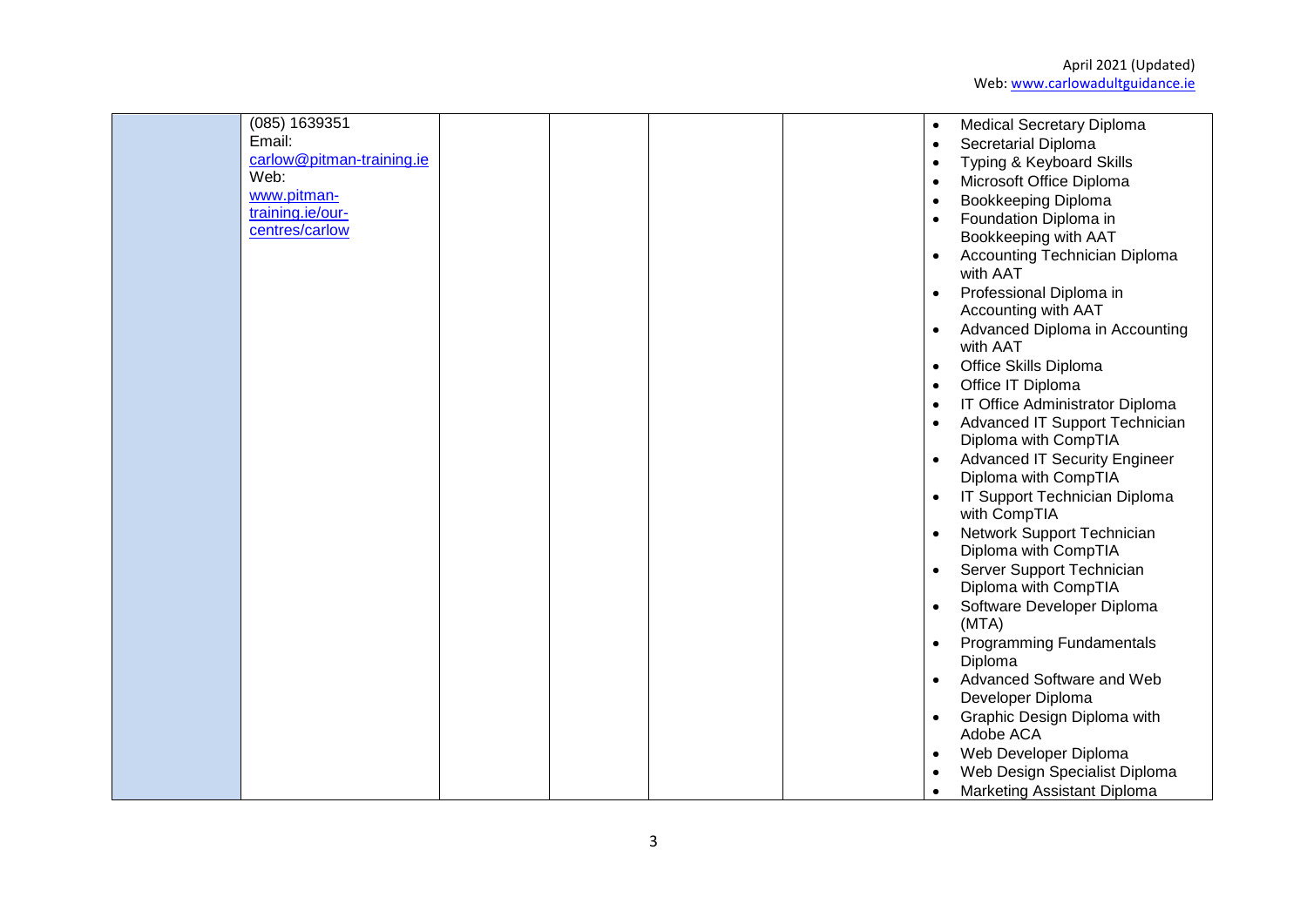|                                                                              |                                                                                                                                                                     |                |                                                    |                                                                                                            |                                                                                                                            | Digital Marketing Diploma with the<br><b>Digital Marketing Institute</b><br>Pitman English<br>Management Diploma<br>Project Management Diploma<br>Professional Development Diploma<br><b>Business Start-Up Diploma</b><br><b>Effective Business Communication</b><br>Social Media for Business Diploma<br>Event Management Diploma |
|------------------------------------------------------------------------------|---------------------------------------------------------------------------------------------------------------------------------------------------------------------|----------------|----------------------------------------------------|------------------------------------------------------------------------------------------------------------|----------------------------------------------------------------------------------------------------------------------------|------------------------------------------------------------------------------------------------------------------------------------------------------------------------------------------------------------------------------------------------------------------------------------------------------------------------------------|
| <b>Barrow</b><br><b>Training</b><br><b>Courses &amp;</b><br><b>Workshops</b> | Venue: <b>Blended (Online)</b><br>Learning<br><b>Barrow Training</b><br>Tel: 059 9721416<br>E: marketing<br>@barrowtraining.ie<br>W: www.barrowtraining.ie          | Ongoing        | Varies                                             | Varies<br>depending on<br>the course/<br>workshop-<br>costs available<br>on the Barrow<br>Training website | Varies depending<br>on the course/<br>workshop-<br>qualification<br>details available<br>on the Barrow<br>Training website | QQI Level 5 minor and major<br>awards in Healthcare<br>QQI Level 5 minor and major<br>awards in Childcare<br>Manual & Patient Handling<br>First Aid Response (FAR)<br><b>FAR Refresher course</b><br>QQI Level 6 Training Evaluation<br>and Delivery                                                                               |
| <b>Health Care</b><br><b>Modules</b>                                         | Venue: Online<br>Provider: Carlow Kilkenny<br><b>Skillnet</b><br>For more information<br>please call Jacqueline on<br>059 9132152<br>Bookings-<br>www.eventbrite.ie | Ongoing        | 12-week<br>self-<br>directed<br>online<br>learning | €125 per module                                                                                            | QQI Level 5<br><b>Minor Awards</b>                                                                                         | Carlow Kilkenny Skillnet is running five<br>modules at a subsidised rate in<br>conjunction with Barrow Training:<br><b>Care Skills</b><br><b>Care Support</b><br><b>Infection Prevention and Control</b><br>Care of the Older Person<br><b>Palliative Care</b>                                                                     |
| <b>Understanding</b><br>& Managing<br><b>Anxiety</b>                         | Venue: Online<br>Further information please<br>call (085) 8181353/ email<br>carlowmentalhealth@hot<br>mail.com                                                      | 6th April 2021 | 7.30pm-<br>9pm (4<br>Tuesdays)                     | Free                                                                                                       |                                                                                                                            | Interactive programme on practical<br>ways to support our wellbeing,<br>managing stress and anxiety in these<br>challenging times. Places are limited<br>and booking is required.                                                                                                                                                  |
| <b>Finding</b><br><b>Wellness in</b><br>the Garden                           | Venue: Online<br>Email<br>carlowmentalhealth@gma<br>il.com to register                                                                                              | 7th April 2021 | Starting at<br>7.30pm                              | Free                                                                                                       |                                                                                                                            | Gardening is good for the body, mind<br>and spirit. Join Fiann Ó Nualláin, the<br>holistic gardener to explore the ways<br>and whys of how to reap those benefits<br>from your garden.                                                                                                                                             |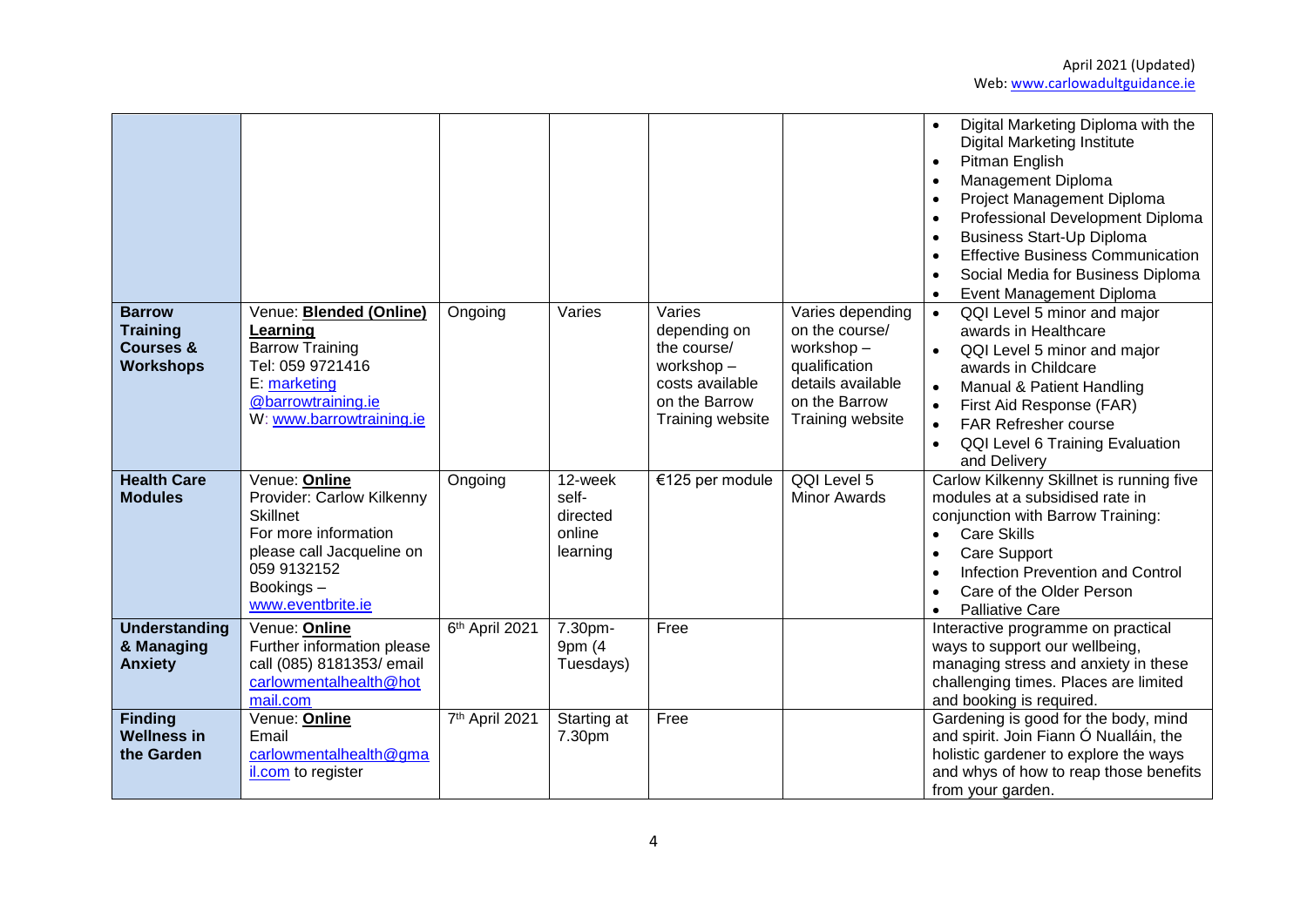| <b>Fundamentals</b><br>of Digital<br><b>Marketing</b>                                             | Venue: Online<br>Provider: Carlow Kilkenny<br><b>Skillnet</b><br>For more information<br>please call Jacqueline on<br>059 9132152<br>Bookings-<br>www.eventbrite.ie                                        | 9th April 2021                 | 9.30am-<br>12.45pm<br>over <sub>6</sub><br>Fridays    | €25  |                                                                                           | Digital marketing encompasses all<br>marketing efforts that use an electronic<br>device or the internet. In this 6-week<br>programme, participants will review<br>how their business is leveraging digital<br>channels such as their website, search<br>engines, social media, email, and other<br>websites to connect with current and<br>prospective customers.                                                                                                                 |
|---------------------------------------------------------------------------------------------------|------------------------------------------------------------------------------------------------------------------------------------------------------------------------------------------------------------|--------------------------------|-------------------------------------------------------|------|-------------------------------------------------------------------------------------------|-----------------------------------------------------------------------------------------------------------------------------------------------------------------------------------------------------------------------------------------------------------------------------------------------------------------------------------------------------------------------------------------------------------------------------------------------------------------------------------|
| <b>Cookery</b><br><b>Classes</b>                                                                  | Venue: Online<br>Email Fiona in KCETB on<br>fdunne@kcetb.ie                                                                                                                                                | 12 <sup>th</sup> April<br>2021 | 10am-<br>11.30am<br>(4)<br>Mondays)                   | Free |                                                                                           | The classes will be directed by Majella<br>Johnson. Majella will base her recipes<br>on the herbs, fruits and vegetables<br>grown in An Gairdin Beo.                                                                                                                                                                                                                                                                                                                              |
| <b>Kickstart Your</b><br><b>Own Business</b>                                                      | Venue: Online<br><b>Carlow Local Enterprise</b><br>Board<br>Tel: 059-9129783<br>enterprise@carlowcoco.ie<br>Web:<br>www.localenterprise.ie/Ca<br>rlow/<br>(in association with<br>Carlow Libraries & CCDP) | 12 <sup>th</sup> April<br>2021 | 12th & 16th<br>April<br>(6.30pm-<br>9.30pm)           | €10  |                                                                                           | This programme.is for people who<br>have a business idea and want to<br>decide if it can be a viable business.<br>This is a first step in starting your own<br>business. Course delivery - over a two-<br>week period and consists of a 3 hour<br>online group workshop, an online one<br>to one mentoring session, followed by<br>a three hour online group workshop.<br>This is for Carlow Participants only.<br>Future course dates: 7th June / 6th<br>September/ 19th October |
| <b>Managing &amp;</b><br><b>Enhancing</b><br><b>Staff</b><br><b>Performance</b>                   | Venue: Online<br>Provider: Carlow Kilkenny<br><b>Skillnet</b><br>For more information<br>please call Jacqueline on<br>059 9132152                                                                          | $13th$ April<br>2021           | 13th, 20th &<br>27 <sup>th</sup> April                | €125 |                                                                                           | This course will give managers,<br>supervisors and team leaders the skills<br>and confidence to become effective in<br>the management of staff performance<br>to deliver high quality and consistent<br>results -<br>https://carlowkilkennyskillnet.ie/                                                                                                                                                                                                                           |
| <b>Approved</b><br><b>Product</b><br><b>Adviser</b><br><b>Designation in</b><br><b>Loans (QFA</b> | Venue: Online<br><b>Contact: KCETB Training</b><br>Services<br>Gillian on (056) 7813014<br>or email<br>tsu.recruit@kcetb.ie                                                                                | 13th April<br>2021             | 20 weeks<br>on Tuesday<br>and<br>Thursday<br>evenings | Free | QFA Loans<br>(LOANS)<br><b>QFA Regulation</b><br>(QFAReg)<br>awarded by Life<br>Insurance | The Accredited Product Adviser (APA)<br>designation meets the Central Bank's<br>Minimum Competency Code (MCC)<br>requirements for selling and advising<br>on certain retail financial products set<br>out in the Code. This course is aimed                                                                                                                                                                                                                                       |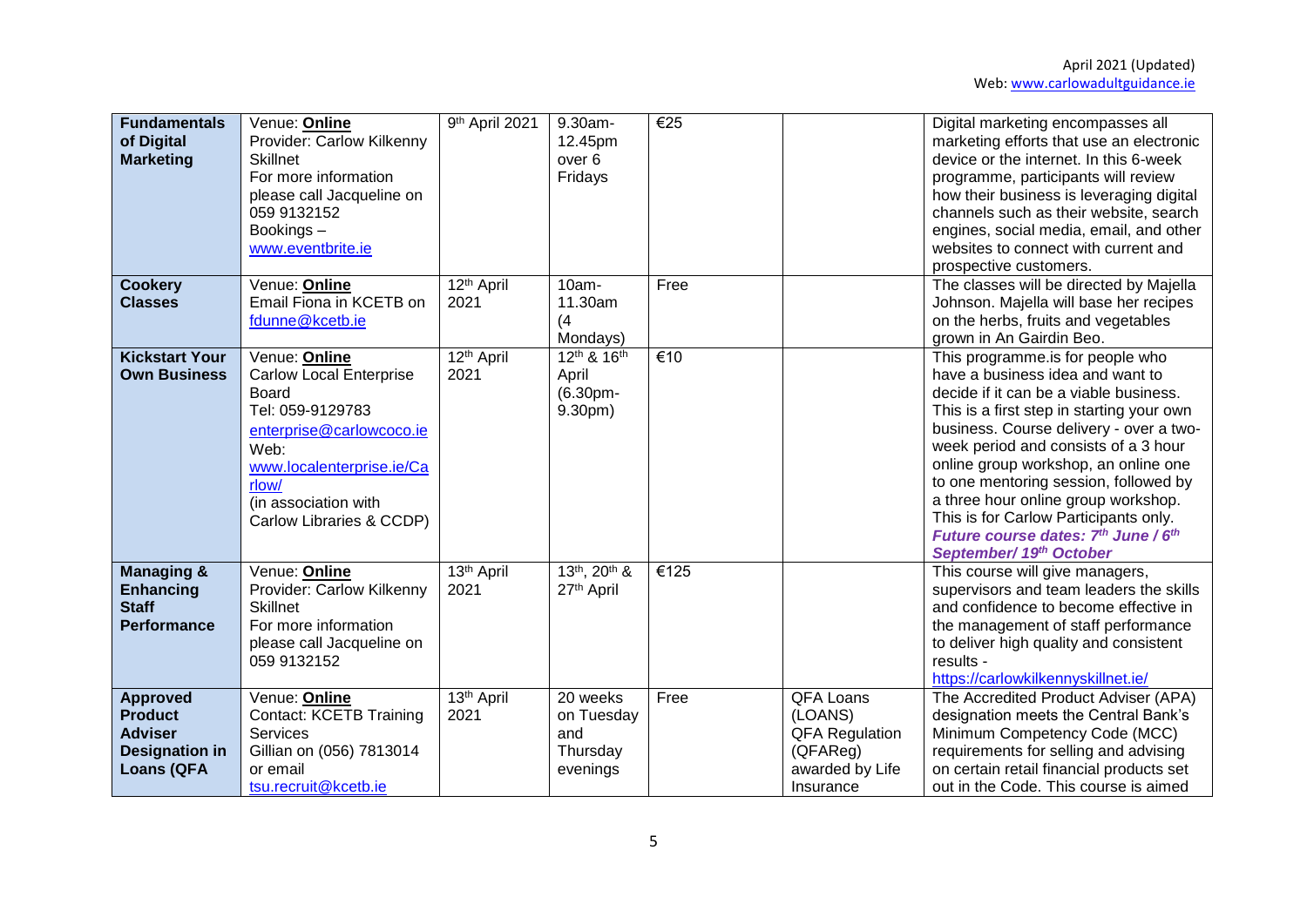| Loans &<br><b>Regulations)</b>                                                                                 | Course information and<br>application at -<br>www.fetchcourses.ie                                                          |                                |                                                                                              |                           | Association of<br>Ireland                                | at those whose employment has been<br>impacted by COVID and who are<br>seeking opportunities to upskill/reskill<br>and find employment in financial<br>services or general insurance.                                                                                                                                                                                                                                                                                                                                                                                                                                                                      |
|----------------------------------------------------------------------------------------------------------------|----------------------------------------------------------------------------------------------------------------------------|--------------------------------|----------------------------------------------------------------------------------------------|---------------------------|----------------------------------------------------------|------------------------------------------------------------------------------------------------------------------------------------------------------------------------------------------------------------------------------------------------------------------------------------------------------------------------------------------------------------------------------------------------------------------------------------------------------------------------------------------------------------------------------------------------------------------------------------------------------------------------------------------------------------|
| Diploma in<br><b>Project</b><br><b>Management</b>                                                              | Venue:<br>Provider: Carlow Kilkenny<br><b>Skillnet</b><br>For more information<br>please call Jacqueline on<br>059 9132152 | 13 <sup>th</sup> April<br>2021 | Tuesday<br>evenings<br>$(6-9pm)$<br>from the<br>13th April<br>until 15th<br><b>June 2021</b> | €900                      | QQI Level 7<br><b>Special Purpose</b><br>Award (15 ECTS) | Participants will develop the essential<br>knowledge required for successful<br>project outcomes. The Diploma is<br>structured around real-world project<br>management challenges and<br>internationally recognised best<br>practices, including the Project<br>Management Body of Knowledge<br>(PMBOK®), PRINCE2® and Agile<br>Project Management. The skills and<br>techniques taught on this program are<br>relevant to all sectors of business and<br>government. Students also learn how<br>to utilise Microsoft Planner & Project in<br>the planning, execution and monitoring<br>and controlling of projects.<br>https://carlowkilkennyskillnet.ie/ |
| <b>Customer</b><br>Service &<br><b>Complaint</b><br><b>Handling</b>                                            | Venue: Online<br>For more information<br>please contact Sharon on<br>086 0404053/<br>sscanlon@carlowdevelop<br>ment.ie     | 13 <sup>th</sup> April<br>2021 | $\overline{Full}$ day<br>9.30m-1pm<br>& 1.30pm-<br>4.30pm                                    | Free to the<br>unemployed |                                                          | The aim of this training is to build<br>confidence with customers, manage<br>complaints effectively & deliver a great<br>customer experience.                                                                                                                                                                                                                                                                                                                                                                                                                                                                                                              |
| Safeguarding<br>$(1)$ - Child<br><b>Welfare &amp;</b><br><b>Protection</b><br><b>Basic</b><br><b>Awareness</b> | Venue: Online<br><b>Contact: Carlow Sports</b><br>Partnership on 059<br>9136205<br>Bookings at<br>www.eventbrite.ie        | 13 <sup>th</sup> April<br>2021 | 1 evening<br>(6.45pm-<br>9.45pm)                                                             | €22.20                    |                                                          | All Coaches, Club Children's Officers<br>and Designated Liaison Persons must<br>first complete this training. This course<br>educates participants on the<br>implementation of best practice in<br>protecting the welfare of children<br>involved in sport.<br>Next course: 18th May 2021                                                                                                                                                                                                                                                                                                                                                                  |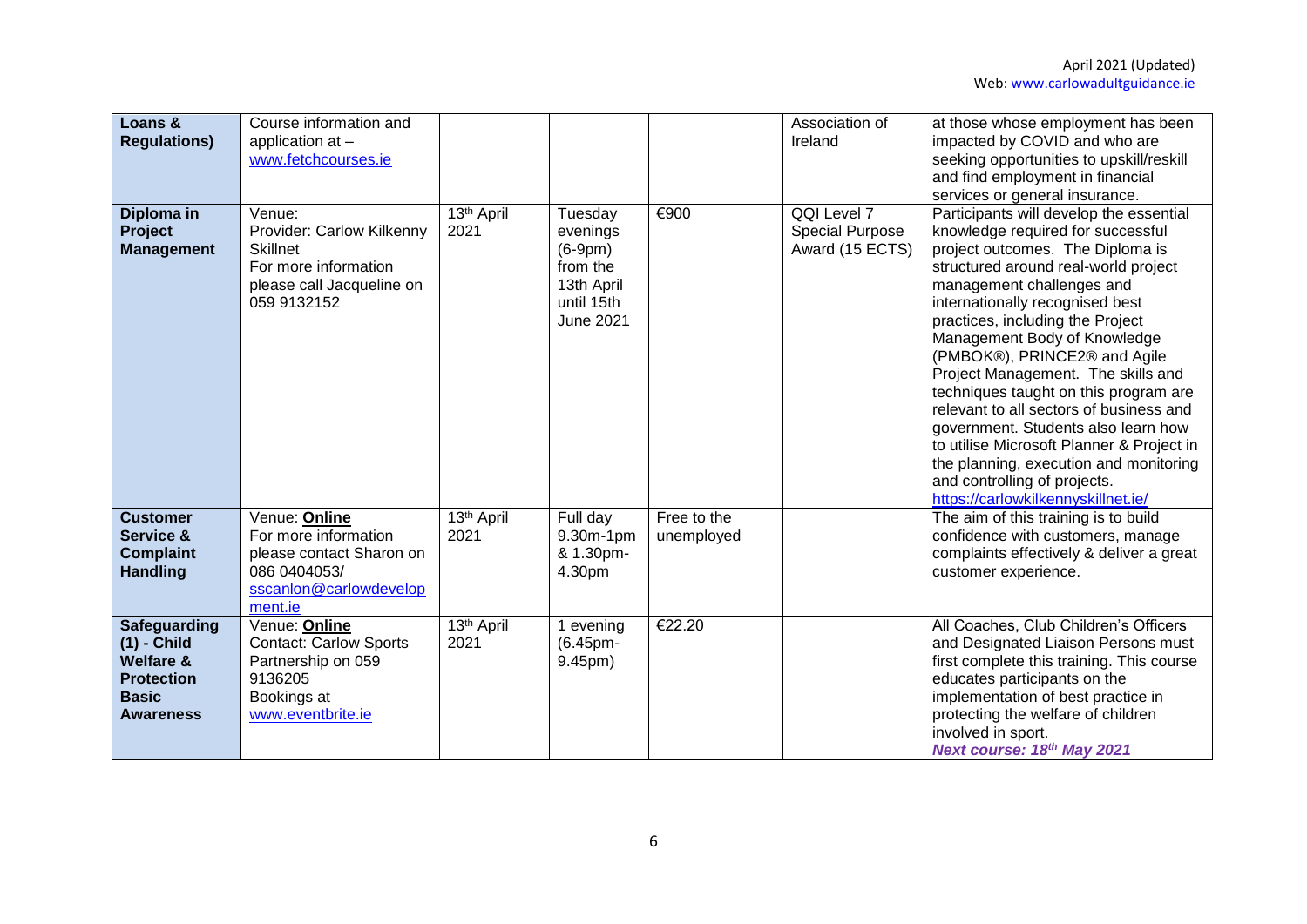| <b>Mindful</b><br><b>Movement &amp;</b><br><b>Meditation</b> | Venue: Online<br>Email Fiona in KCETB on<br>fdunne@kcetb.ie                                                                                                   | 13 <sup>th</sup> April<br>2021 | 6 Tuesdays<br>$(11am -$<br>12.30pm)                                                                | Free | This course will introduce participants<br>to meditation and how to do it properly.<br>It will also include gentle exercises.                                                                                                                                                                                                                                                                                               |
|--------------------------------------------------------------|---------------------------------------------------------------------------------------------------------------------------------------------------------------|--------------------------------|----------------------------------------------------------------------------------------------------|------|-----------------------------------------------------------------------------------------------------------------------------------------------------------------------------------------------------------------------------------------------------------------------------------------------------------------------------------------------------------------------------------------------------------------------------|
| <b>Tai Chi</b>                                               | Venue: Online<br>Email Fiona in KCETB on<br>fdunne@kcetb.ie                                                                                                   | 14th April<br>2021             | 11-12.30pm<br>$-6$<br>Wednesdays                                                                   | Free | Tai Chi develops great inner strength<br>and stamina. It promotes vibrant<br>physical health with overall peace and<br>calm. It is suitable for all levels of<br>fitness.                                                                                                                                                                                                                                                   |
| <b>Train the</b><br><b>Trainer</b>                           | Venue: Online<br>Provider: Carlow Kilkenny<br><b>Skillnet</b><br>For more information<br>please call Jacqueline on<br>059 9132152                             | 14th April<br>2021             | $5$ days $-$<br>$14th$ , $21st$ &<br>28 <sup>th</sup> April<br>and $5th$ &<br>12 <sup>th</sup> May | €395 | This programme aims to equip learners<br>with the critical skills, knowledge and<br>attitudes to the deliver and evaluate<br>highly participatory, learner centred<br>and varied training programmes to<br>groups and individuals in accordance<br>with international best practice.<br>https://carlowkilkennyskillnet.ie/                                                                                                  |
| <b>Infection</b><br><b>Control</b>                           | Venue: Online<br>Provider: Carlow Kilkenny<br><b>Skillnet</b><br>For more information<br>please call Jacqueline on<br>059 9132152                             | 14th April<br>2021             | 10.30am-<br>12pm                                                                                   | €25  | This course focuses on what to look<br>out for in work places and how to<br>prevent the spread of infection.<br>https://carlowkilkennyskillnet.ie/                                                                                                                                                                                                                                                                          |
| <b>Basic</b><br><b>Bookkeeping</b>                           | Venue: Online<br><b>Carlow Local Enterprise</b><br><b>Board</b><br>Tel: 059-9129783<br>enterprise@carlowcoco.ie<br>Web:<br>www.localenterprise.ie/Ca<br>rlow/ | 14th April<br>2021             | 10am-1pm<br>on the 14th<br>& 21 <sup>st</sup> April                                                | €10  | This workshop will empower<br>participants with an in-depth<br>understanding of basic accounting<br>principles as well as a comprehensive<br>working knowledge of their obligations<br>to Revenue Commissioners. Topics<br>covered will include Debtors &<br>Creditors, Bank Reconciliation,<br>Expenses, Assets, Liabilities, Profit &<br>Loss Accounts and Balance Sheets,<br>etc. This is for Carlow Businesses<br>only. |
| Gardening-<br><b>Flowers &amp;</b><br><b>Shrubs</b>          | Venue: Online<br>Email Fiona in KCETB on<br>fdunne@kcetb.ie                                                                                                   | 15 <sup>th</sup> April<br>2021 | 10am-<br>11.30am (6<br>Thursdays)                                                                  | Free | Topics: ornamental flowering plants;<br>pruning shrubs, the best plants to sow<br>in shades, full sun, all year round;<br>taking cuttings                                                                                                                                                                                                                                                                                   |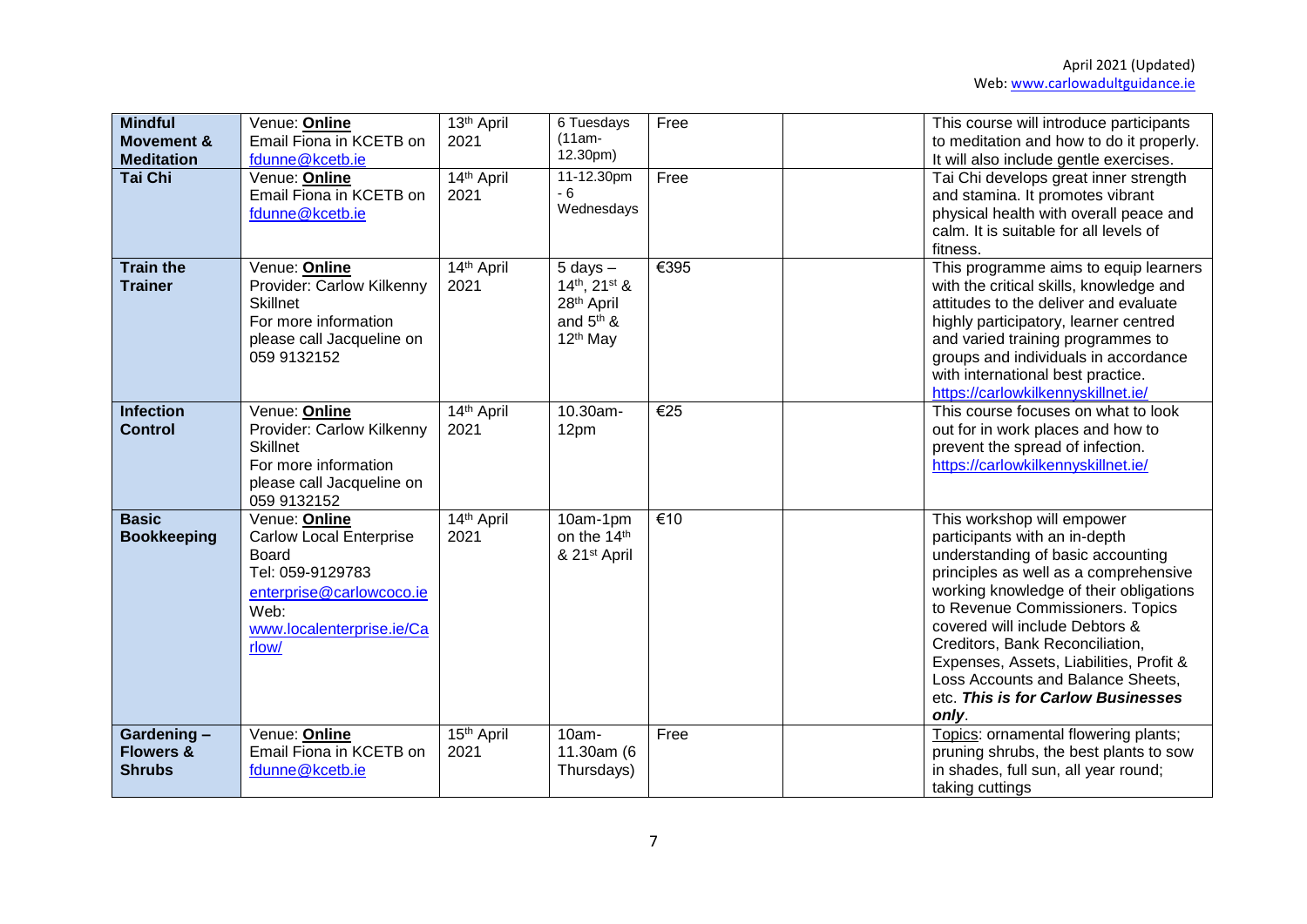| <b>Becoming The</b><br><b>Person You</b><br><b>Want To Be</b>                                                                     | Venue: Online<br>This event will be<br>livestreamed on Carlow<br><b>Mental Health Association</b><br>Facebook page. There is<br>no need to register                                     | 15 <sup>th</sup> April<br>2021 | 7.30pm                                | Free                                                                                      |                                                        | Everyone is unique, so the key to well-<br>being is finding out what helps you<br>become the person you want to be.<br>During the evening David will explore<br>some insights and techniques which<br>might be useful additions to your well-<br>being tool kit. The emphasis will be on                                                                                                                                               |
|-----------------------------------------------------------------------------------------------------------------------------------|-----------------------------------------------------------------------------------------------------------------------------------------------------------------------------------------|--------------------------------|---------------------------------------|-------------------------------------------------------------------------------------------|--------------------------------------------------------|----------------------------------------------------------------------------------------------------------------------------------------------------------------------------------------------------------------------------------------------------------------------------------------------------------------------------------------------------------------------------------------------------------------------------------------|
| <b>Interview Skills</b>                                                                                                           |                                                                                                                                                                                         | 15 <sup>th</sup> April         |                                       | €25                                                                                       |                                                        | providing resources so that you can<br>develop a plan that works for you                                                                                                                                                                                                                                                                                                                                                               |
| for Hiring<br><b>Managers</b>                                                                                                     | Venue: Online<br>Provider: Carlow Kilkenny<br><b>Skillnet</b><br>For more information<br>please call Jacqueline on<br>059 9132152<br>Bookings-<br>www.eventbrite.ie                     | 2021                           | 10am-1pm                              |                                                                                           |                                                        | Participants who undertake this course<br>will gain experience in how to conduct<br>a successful interview. The programme<br>is designed to guide you through the<br>stages of the interviewing and selection<br>process providing you with the range of<br>skills necessary to select the best<br>people for your business or project.                                                                                                |
| <b>Basic TIG</b><br>Welding<br>(Beginners<br>Course)                                                                              | Venue: Arc Training, Athy<br>Road, Carlow<br><b>Contact: KCETB Training</b><br><b>Services</b><br>Helena Comerford on<br>(056) 7813014 or email<br>tsu.recruit@kilkennycarlo<br>wetb.ie | 19th April<br>2021             | 4 weeks full<br>time                  | Free                                                                                      | (TIG) Stainless<br><b>Steel Weld</b><br>(EN9606-1SS01) | The aim of the course is to up-skill and<br>accredit, crafts-persons and senior<br>apprentices to the first level of TIG<br>Stainless Steel welding. This short<br>course has been designed to facilitate<br>those in receipt of a Social Welfare<br>payment including PUP to explore<br>upskilling/reskilling opportunities.<br>Course information and application at -<br>www.fetchcourses.ie<br><b>Next course date: 3rd August</b> |
| <b>Office</b><br>Administration<br><b>Traineeship</b><br>(option to<br>specialise in<br><b>Finance/Legal/</b><br><b>Medical</b> ) | Venue: Enterprise House,<br>O'Brien Road, Carlow<br>Provider - KCETB<br><b>Training Services</b><br>Contact: Helena<br>Comerford<br>Tel: 056 7813014<br>Web:<br>www.kcetbtraining.ie    | 19th April<br>2021             | $43$ weeks $-$<br>full time<br>course | Free - if you are<br>unemployed,<br>redundant or no<br>longer in full-<br>time education. | QQI Level 5                                            | Course content: Word Processing,<br>Information and Administration, Text<br>production, Communications,<br>Reception and Front Office Skills and<br>Spreadsheet methods. Learners will<br>choose at least one elective module -<br>Medical terminology, Manual &<br>computerised bookkeeping, Manual &<br>computerised payroll, Audio                                                                                                  |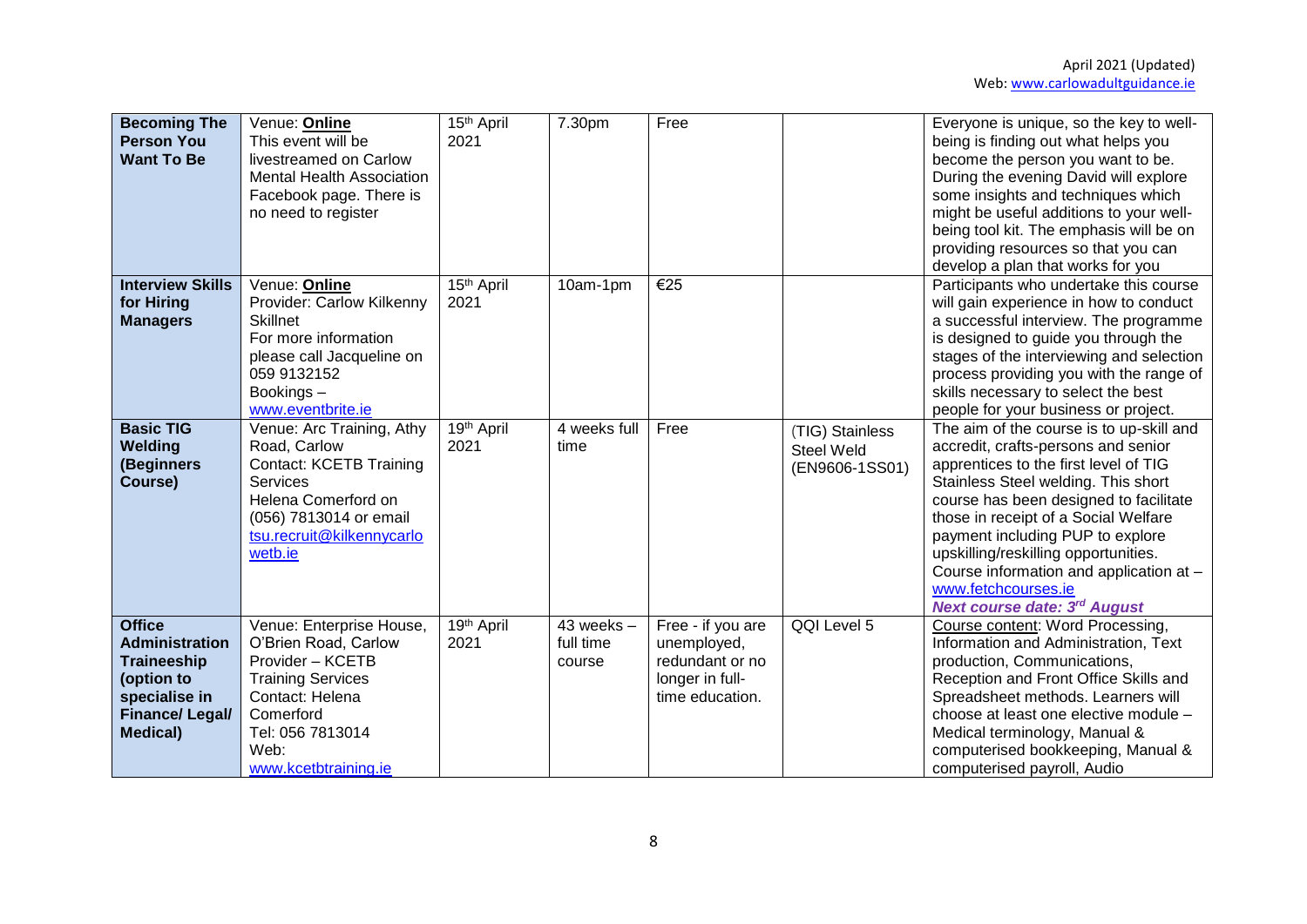|                                                                                                                                                                                       | Application through your<br>local INTREO Office or on<br>www.fetchcourses.ie                                                                           |                                           |                                          |                              | transcription and Legal practice &<br>procedure.<br>Applicants should have experience<br>using MS Word/PowerPoint, with a<br>minimum typing speed of 25 words per<br>minute.<br>Due to Covid-19 restrictions, some of<br>this course may need to move to online<br>delivery.                                                                                                                                                                                                                                                                                                                                                                                                                                                                                                                                                                                                                                                                 |
|---------------------------------------------------------------------------------------------------------------------------------------------------------------------------------------|--------------------------------------------------------------------------------------------------------------------------------------------------------|-------------------------------------------|------------------------------------------|------------------------------|----------------------------------------------------------------------------------------------------------------------------------------------------------------------------------------------------------------------------------------------------------------------------------------------------------------------------------------------------------------------------------------------------------------------------------------------------------------------------------------------------------------------------------------------------------------------------------------------------------------------------------------------------------------------------------------------------------------------------------------------------------------------------------------------------------------------------------------------------------------------------------------------------------------------------------------------|
| <b>Unison - New</b><br><b>Business</b><br><b>Support Series</b><br><b>Courses &amp;</b><br><b>Programmes</b><br>designed for<br>all types of<br>businesses in<br><b>County Carlow</b> | Venue: Online<br><b>Carlow Local Enterprise</b><br>Board<br>Tel: 059-9129783<br>enterprise@carlowcoco.ie<br>Web:<br>www.localenterprise.ie/Ca<br>rlow/ | 21 <sup>st</sup> April<br>2021<br>onwards | $1$ or $2$<br>mornings<br>(10am-<br>1pm) | €10 per course/<br>programme | • $21st$ April – Sales & Marketing<br>Strategy<br>5 <sup>th</sup> May - Beginners' Guide to<br>Social Media<br>12 <sup>th</sup> May - Personal Effectiveness<br>and Goal Setting<br>19th May - A SME Guide to<br><b>Budgeting and Forecasting</b><br>26th May - Digital Marketing -<br>What, Why and How<br>27th May - Let's Get Visual - Video<br>& Audio Production<br>9 <sup>th</sup> June - Time Management<br>$\bullet$<br>16th June - Pricing for Profit<br>23rd June - Marketing - PR &<br>Communication<br>30 <sup>th</sup> June - Facebook for Business<br>7 <sup>th</sup> July - Leadership in a Changing<br>World<br>7 <sup>th</sup> July - Guide to Writing a<br><b>Business Plan</b><br>14th July - Finance for Non-<br><b>Finance Managers</b><br>21 <sup>st</sup> July - Sales Lead Generation<br>- Online & Offline<br>$28th$ July – Instagram for Business<br>8 <sup>th</sup> Sept - Legal Compliance<br>including taxation |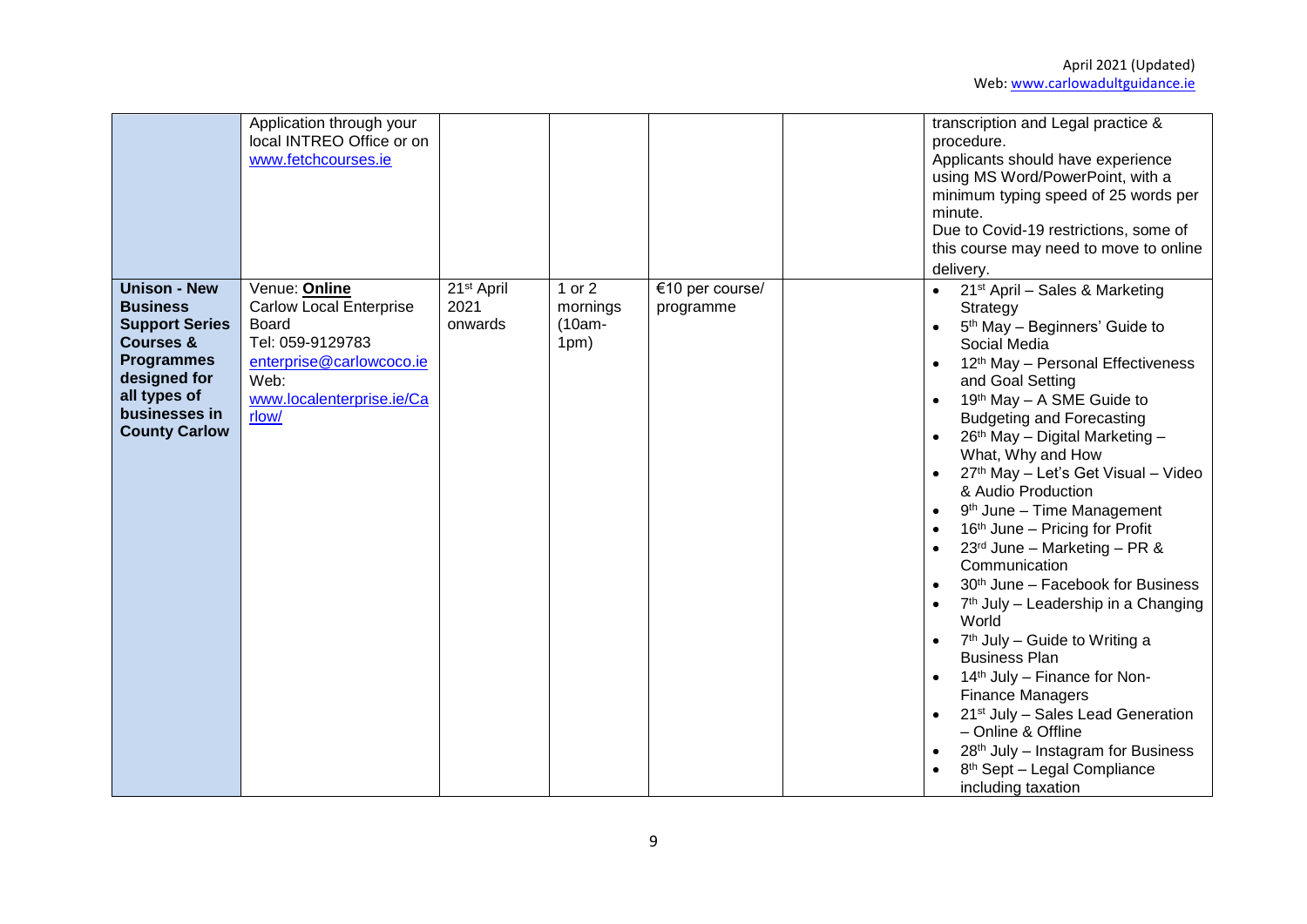|                                                                                                                           |                                                                                                                                                                     |                                |                 |                          | 15 <sup>th</sup> Sept – Brand Building &<br>Implementation<br>22 <sup>nd</sup> Sept - Website Development<br>$\bullet$<br>Toolkit<br>29th Sept - Facilitated<br>$\bullet$<br>Brainstorming & Idea Generation<br>6 <sup>th</sup> Oct - Customer Service &<br>Evolution<br>13 <sup>th</sup> Oct - Let's Get Visual -<br>Videography and Photography for<br><b>Business</b><br>10 <sup>th</sup> Nov - Enable my business on<br>a budget - Emerging IT Tools |
|---------------------------------------------------------------------------------------------------------------------------|---------------------------------------------------------------------------------------------------------------------------------------------------------------------|--------------------------------|-----------------|--------------------------|----------------------------------------------------------------------------------------------------------------------------------------------------------------------------------------------------------------------------------------------------------------------------------------------------------------------------------------------------------------------------------------------------------------------------------------------------------|
| <b>Re Energising</b><br><b>Remote Teams</b>                                                                               | Venue: Online<br>Provider: Carlow Kilkenny<br><b>Skillnet</b><br>For more information<br>please call Jacqueline on<br>059 9132152<br>Bookings-<br>www.eventbrite.ie | 22 <sup>nd</sup> April<br>2021 | 10am-1pm        | €25                      | The aim of this workshop, is to<br>empower team coaches, managers<br>and team leads to make considered<br>decisions and to communicate key<br>messages that are clear, influential and<br>timely. They will learn how to adapt and<br>respond quickly using the best<br>coaching and communication tools.                                                                                                                                                |
| <b>Inclusive</b><br><b>Fitness</b><br><b>Training</b>                                                                     | Venue: Online<br><b>Contact: Carlow Sports</b><br>Partnership on 059<br>9136205 Bookings -<br>www.eventbrite.ie                                                     | 22 <sup>nd</sup> April<br>2021 | 6.30pm-<br>10pm | $\overline{\epsilon}$ 10 | This workshop is designed to increase<br>the confidence and awareness of<br>fitness managers, fitness professionals<br>and all frontline staff to work with<br>people with disabilities in the fitness<br>sector.                                                                                                                                                                                                                                        |
| <b>Build Your</b><br><b>Teams</b><br>Defence -<br><b>Cybersecurity</b><br><b>Awareness</b><br><b>Training</b><br>Workshop | Venue: Online<br>Provider: Carlow Kilkenny<br>Skillnet<br>For more information<br>please call Jacqueline on<br>059 9132152<br>Bookings-<br>www.eventbrite.ie        | 27th April<br>2021             | 10am-<br>12pm   | €25                      | This security awareness training<br>workshop is designed to equip<br>employees with the skills and<br>knowledge to identify visible security<br>risks and be aware of other potential<br>risks. It is designed to generate<br>discussion on everyday security issues<br>and change user behaviour to help<br>your organisation manage risk.                                                                                                              |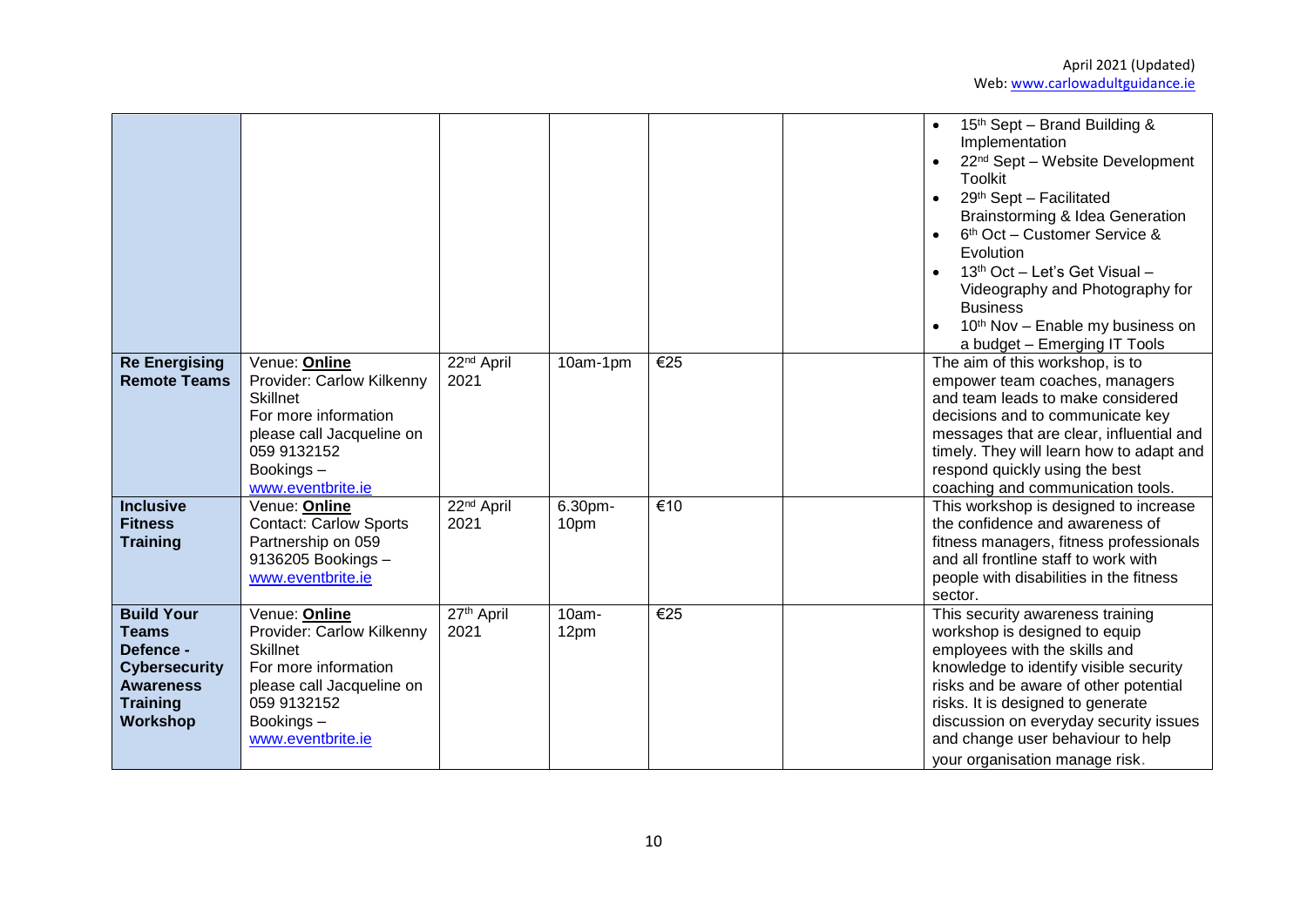| <b>Talent</b><br><b>Management</b><br><b>Cycle</b>                              | Venue: Online<br>Provider: Carlow Kilkenny<br><b>Skillnet</b><br>For more information<br>please call Jacqueline on<br>059 9132152<br>Bookings-<br>www.eventbrite.ie                                             | 27th April<br>2021       | 10am-<br>12pm                                                                                            | €15  |       | This session will cover a practical<br>review of the Talent Management<br>Cycle which includes a review of what<br>the last year has taught us and some<br>upcoming strategic trends that can be<br>employed to enhance the short to<br>medium term TM cycle.                                                                                                                                                                                                                                                                                                              |
|---------------------------------------------------------------------------------|-----------------------------------------------------------------------------------------------------------------------------------------------------------------------------------------------------------------|--------------------------|----------------------------------------------------------------------------------------------------------|------|-------|----------------------------------------------------------------------------------------------------------------------------------------------------------------------------------------------------------------------------------------------------------------------------------------------------------------------------------------------------------------------------------------------------------------------------------------------------------------------------------------------------------------------------------------------------------------------------|
| <b>Start Your</b><br><b>Own Business</b><br>- Self Directed<br>& Coaching       | Venue: Online<br><b>Carlow Local Enterprise</b><br>Board<br>Tel: 059-9129783<br>enterprise@carlowcoco.ie<br>Web:<br>www.localenterprise.ie/Ca<br>rlow/<br>(in association with<br>Carlow Libraries and<br>CCDP) | 29th April<br>2021       | 9.30am-<br>10.30am on<br>April 29th,<br>$6th$ , 13 <sup>th</sup> ,<br>20th & 27th<br>May and 3rd<br>June | €30  |       | This training is for anyone who has<br>established they have a viable<br>business idea and want support in<br>developing their business plan. It is<br>delivered as a blended course of self-<br>directed learning, group sessions and<br>supported by one to one coaching<br>sessions. Each week participants will<br>attend a one-hour group session,<br>access the online training modules and<br>have 1:1 mentoring support to<br>maximise the online training<br>environment.<br>Next course dates: 8th June/21st<br>September/ 19th October/ 11th<br><b>November</b> |
| <b>Learn How to</b><br><b>Grow Hanging</b><br><b>Baskets and</b><br><b>Tubs</b> | Venue: Online<br>Email Fiona in KCETB on<br>fdunne@kcetb.ie                                                                                                                                                     | 3rd May 2021             | $11am -$<br>12.30pm<br>(2<br>Mondays)                                                                    | Free |       | Topics - learn which plants to put in;<br>where to situate the basket; how to<br>keep them blooming all summer;<br>growing flowers in containers                                                                                                                                                                                                                                                                                                                                                                                                                           |
| <b>First Aid</b><br><b>Responder</b>                                            | <b>Blended Learning</b><br>Provider: Carlow Kilkenny<br>Skillnet<br>For more information<br>please call Jacqueline on<br>059 9132152<br>Bookings-<br>www.eventbrite.ie                                          | 4 <sup>th</sup> May 2021 | $3$ days $-$<br>$(4th, 11th$ &<br>$18th$ May)                                                            | €195 | PHECC | First Aid is the initial assistance or<br>treatment given to someone who is<br>injured or suddenly taken ill. The Pre-<br><b>Hospital Emergency Care Council</b><br>(PHECC) certified course has replaced<br>the QQI certified 'Occupational First<br>Aid' course.<br>https://carlowkilkennyskillnet.ie/                                                                                                                                                                                                                                                                   |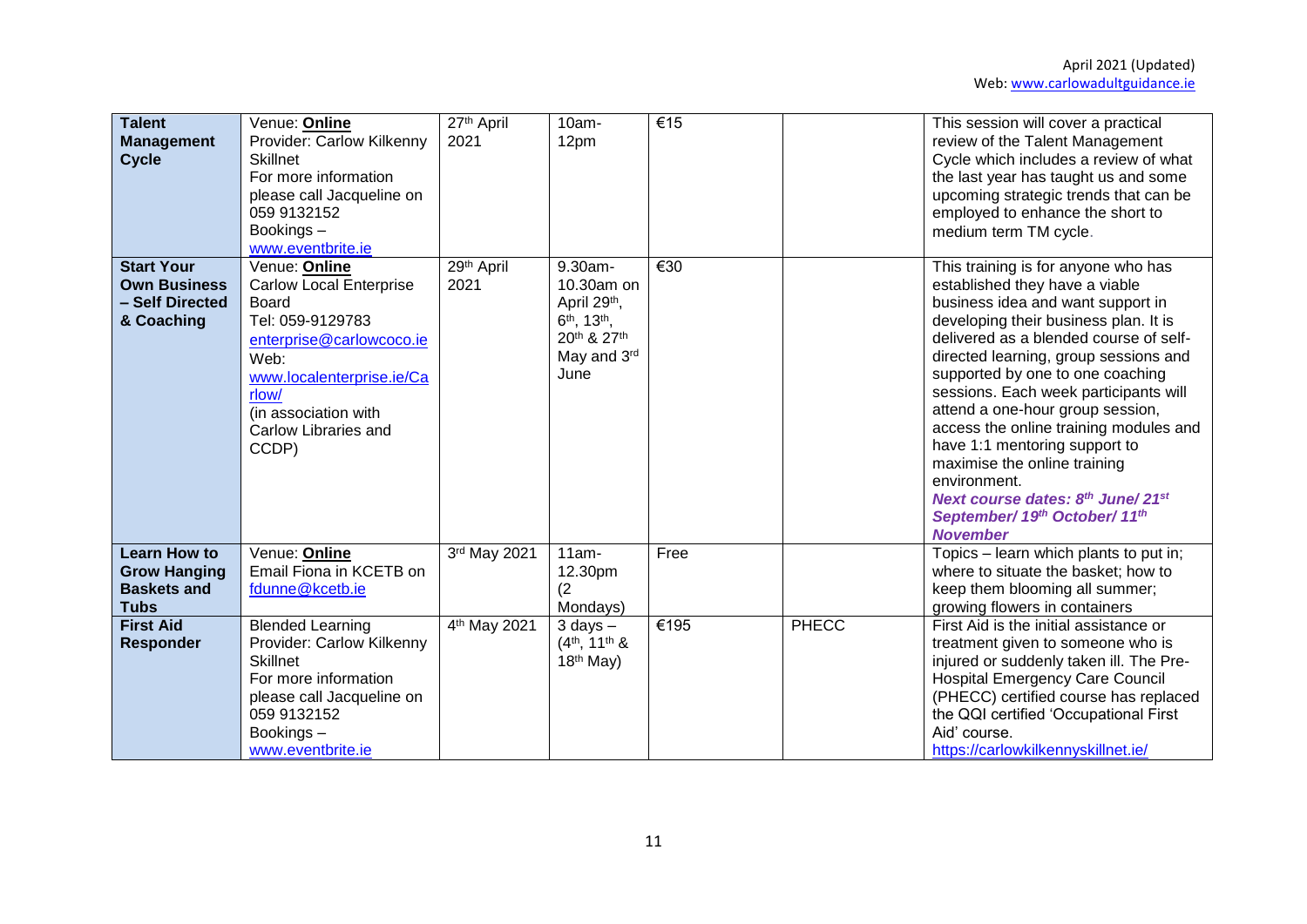| <b>Safeguarding 2</b><br>- Child Welfare<br>& Protection                              | Venue: Online<br><b>Contact: Carlow Sports</b><br>Partnership on 059<br>9136205                                                                          | 10 <sup>th</sup> May<br>2021 | 1 evening<br>(6.45pm-<br>9.45pm)                                                             | €22.20                           |                                                                                                                                                                   | This course will help the Club<br>Children's Officer to carry out the<br>function of their role in the club and<br>support the implementation of best<br>practice in the club. Bookings at<br>www.eventbrite.ie                                                                                                                                                                                                                                                                                   |
|---------------------------------------------------------------------------------------|----------------------------------------------------------------------------------------------------------------------------------------------------------|------------------------------|----------------------------------------------------------------------------------------------|----------------------------------|-------------------------------------------------------------------------------------------------------------------------------------------------------------------|---------------------------------------------------------------------------------------------------------------------------------------------------------------------------------------------------------------------------------------------------------------------------------------------------------------------------------------------------------------------------------------------------------------------------------------------------------------------------------------------------|
| Forklift,<br>Safepass &<br><b>Manual</b><br><b>Handling</b>                           | Venue: O'Brien Road,<br>Carlow<br><b>Contact: KCETB Training</b><br>Services<br>Contact: Andy Hogan on<br>(056) 7813014 or email<br>tsu.recruit@kcetb.ie | 10 <sup>th</sup> May<br>2021 | $3$ weeks $-$<br>full time<br>course<br>9am-<br>4.15pm<br>daily with a<br>half day<br>Friday | Free                             | Forklift<br>Counterbalance<br>Certificate<br>(RTITB1)<br><b>Forklift Reach</b><br>Certificate<br>(RTITBR)<br>Electric<br>Pallet/Stacker<br>Truck (RTITB-<br>EPST) | Participants will learn the knowledge<br>and skill to operate a fork lift safely.<br>This short training programme is<br>offered through Skills to Compete<br>funding and is aimed at those whose<br>working lives have been impacted by<br>Covid-19 and who would now like to<br>take the opportunity to upskill/reskill.<br>Course information and application at -<br>www.fetchcourses.ie<br>Next course dates: 14th June & 4th<br>October 2021                                                |
| <b>Developing</b><br><b>Leaders for</b><br><b>Hospitality &amp;</b><br><b>Tourism</b> | Venue: Online<br><b>Contact: KCETB Training</b><br>Services - Gillian Ryan<br>on (056) 7813014 or<br>email:<br>employerliaison@kcetb.ie                  | 11 <sup>th</sup> May<br>2021 | 46 weeks<br>part time<br>(Mondays<br>&<br>Tuesdays)                                          | Free to eligible<br>participants | City and Guilds                                                                                                                                                   | The successful completion of the<br>Developing Leaders in Hospitality and<br>Tourism Team Leadership programme<br>will support those in employment within<br>the hospitality/tourism sector to prepare<br>for progression to a job in a wide range<br>of team leadership roles.<br>Applications for a place on this course<br>must be made on your behalf by your<br>employer. Please ask him/her to<br>contact employerliaison@kcetb.ie to<br>request further information and/or a call<br>back. |
| <b>Basic MIG</b><br>Welding<br>(Beginners<br>Course)                                  | Venue: Arc Training, Athy<br>Road, Carlow<br><b>Contact: KCETB Training</b><br><b>Services</b><br>Helena Comerford on<br>(056) 7813014 or email          | 17th May<br>2021             | 4 weeks full<br>time                                                                         | Free                             | MIG/MAG Weld<br>(EN9606-1CS10)                                                                                                                                    | The aim of the course is to up-skill and<br>accredit, crafts-persons and senior<br>apprentices to the first level of MIG<br>Flat- - Horizontal - Plate welding of plate<br>using Metal Inert Gas process.<br>This short course has been designed<br>to facilitate those in receipt of a Social                                                                                                                                                                                                    |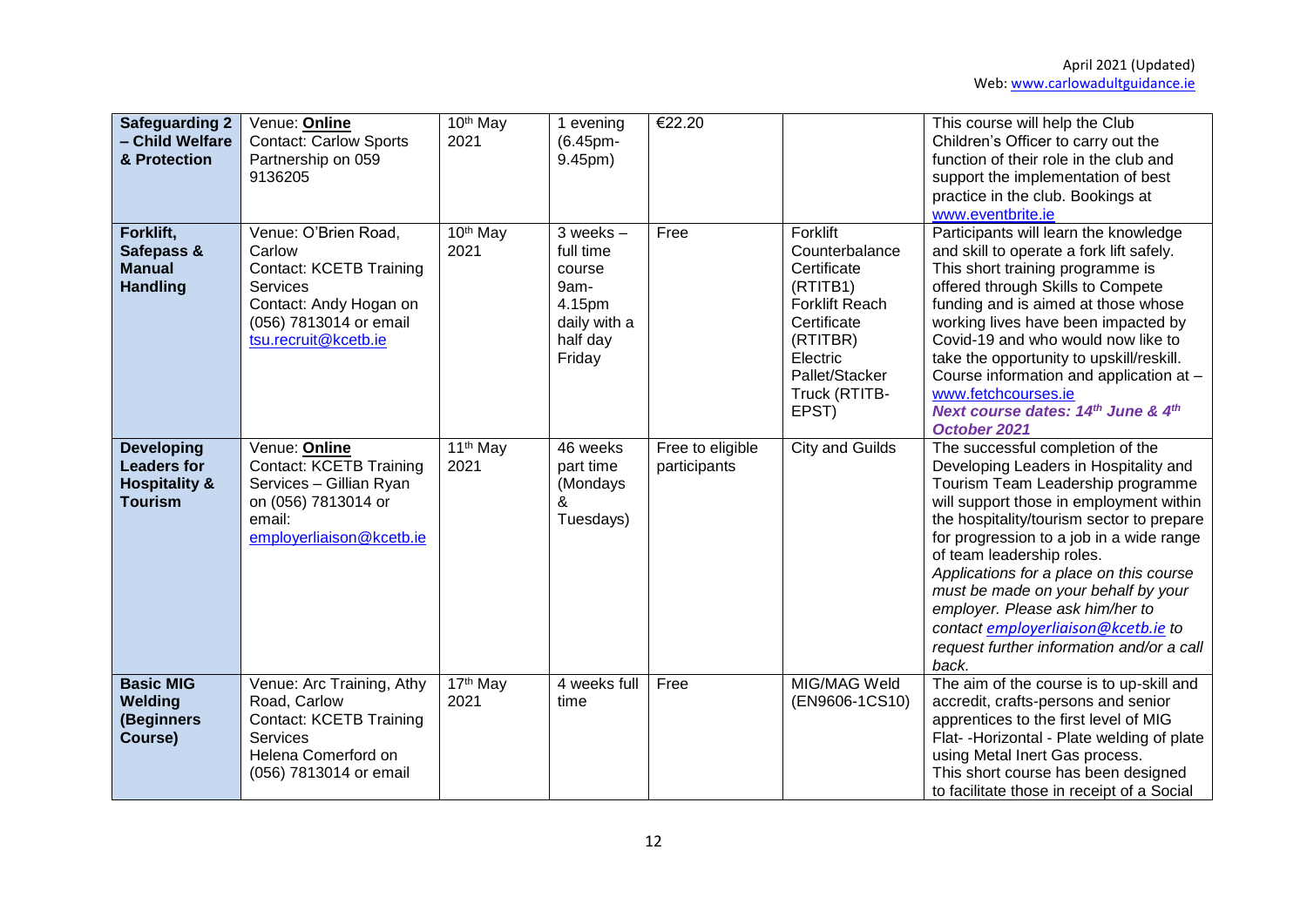|                                                    | tsu.recruit@kilkennycarlo<br>wetb.ie                                                                                                                                |                                           |                                                                                            |                                |                                                                                                                                 | Welfare payment including PUP to<br>explore upskilling/reskilling<br>opportunities. Course information and<br>application at - www.fetchcourses.ie                                                                                                                                                                                                                                                                                                                                       |
|----------------------------------------------------|---------------------------------------------------------------------------------------------------------------------------------------------------------------------|-------------------------------------------|--------------------------------------------------------------------------------------------|--------------------------------|---------------------------------------------------------------------------------------------------------------------------------|------------------------------------------------------------------------------------------------------------------------------------------------------------------------------------------------------------------------------------------------------------------------------------------------------------------------------------------------------------------------------------------------------------------------------------------------------------------------------------------|
| <b>Online Train</b><br>the Trainer                 | Venue: Online<br><b>Contact: KCETB Training</b><br>Services<br>Helena Comerford on<br>(056) 7813014 or email<br>tsu.recruit@kilkennycarlo<br>wetb.ie                | 18 <sup>th</sup> May<br>2021              | 20 weeks<br>on Tuesday<br>evenings(6<br>pm-9pm)<br>with two<br>Saturdays<br>(10am-<br>4pm) | Free to eligible<br>applicants | QQI Level 6-<br><b>Training Delivery</b><br>& Evaluation<br>QQI Level 6-<br><b>Training Needs</b><br>Identification &<br>Design | The purpose of this award is to enable<br>the learner to acquire the knowledge<br>and skill to identify training and<br>development needs and to deliver and<br>evaluate a training intervention within a<br>range of training and development<br>contexts.<br>This training is offered through Skills to<br>Advance funding and is aimed at those<br>in full/part-time employment with a<br>background in training and/or staff<br>mentoring. Open to those signing for<br>X's and O's. |
| <b>Technical</b><br><b>Writing Skills</b>          | Venue: Online<br>Provider: Carlow Kilkenny<br><b>Skillnet</b><br>For more information<br>please call Jacqueline on<br>059 9132152<br>Bookings-<br>www.eventbrite.ie | $\overline{19}$ <sup>th</sup> May<br>2021 | 19th & 26th<br>May<br>(9.30am-<br>12.30pm)                                                 | €99                            |                                                                                                                                 | Having trouble writing reports,<br>procedures, memos or other<br>documents? Who Should Attend?<br>Engineers, Managers, Scientists and<br>other Technical Personnel involved in<br>disciplines such as Quality,<br>Engineering, Regulatory Affairs,<br>Technical Services and Research and<br>Development have all benefitted<br>greatly by attending this course in the<br>past. https://carlowkilkennyskillnet.ie/                                                                      |
| <b>Website</b><br><b>Marketing</b><br><b>Audit</b> | Venue: Online<br>Provider: Carlow Kilkenny<br><b>Skillnet</b><br>For more information<br>please call Jacqueline on<br>059 9132152<br>Bookings-<br>www.eventbrite.ie | $20th$ May<br>2021                        | 10am-<br>12pm                                                                              | €15                            |                                                                                                                                 | In this course, participants will review<br>how to objectively audit your website,<br>see how your current offering<br>compares to that of your competitors<br>and most importantly - offer advice on<br>how to make the most of your online<br>assets.<br>https://carlowkilkennyskillnet.ie/                                                                                                                                                                                            |
| Warehouse<br><b>Operations</b>                     | Venue: Carlow                                                                                                                                                       | 24th May<br>2021                          | 10 weeks<br>full time                                                                      | Free                           | QQI Level 5<br>modules in                                                                                                       | On successful completion of this<br>course learners will be able to                                                                                                                                                                                                                                                                                                                                                                                                                      |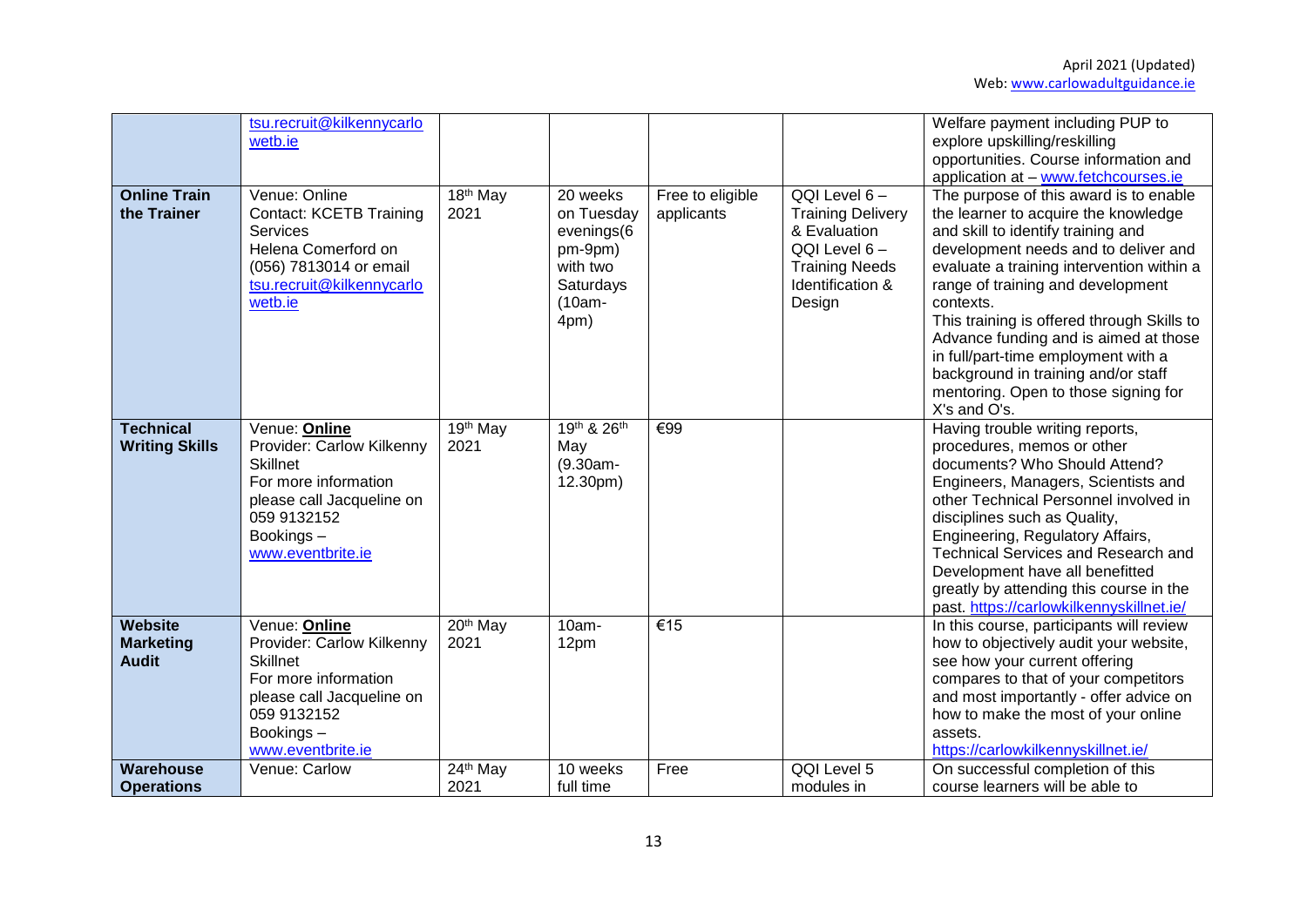|                                                                                                                                                               | <b>Contact: KCETB Training</b><br>Services<br>Olive Morrissey on (056)<br>7813014 (ext 200) or<br>email<br>tsu.recruit@kilkennycarlo<br>wetb.ie                                              |                                   |                      |                                                                                                                                                                                                                                                                                                                      | Warehousing;<br>Counterbalance<br><b>Forklift Truck</b><br>Skills & Reach<br><b>Forklift Skills</b> | demonstrate a broad knowledge of<br>warehousing operations including<br>forklift operations, customer service<br>and health and safety in a warehousing<br>or logistics environment. Course<br>information and application at -<br>www.fetchcourses.ie                                                                                                                                                                                                                                                                                                                                                                             |
|---------------------------------------------------------------------------------------------------------------------------------------------------------------|----------------------------------------------------------------------------------------------------------------------------------------------------------------------------------------------|-----------------------------------|----------------------|----------------------------------------------------------------------------------------------------------------------------------------------------------------------------------------------------------------------------------------------------------------------------------------------------------------------|-----------------------------------------------------------------------------------------------------|------------------------------------------------------------------------------------------------------------------------------------------------------------------------------------------------------------------------------------------------------------------------------------------------------------------------------------------------------------------------------------------------------------------------------------------------------------------------------------------------------------------------------------------------------------------------------------------------------------------------------------|
| <b>Basic MMA</b><br>Welding<br>(Beginners<br>Course)                                                                                                          | Venue: Arc Training, Athy<br>Road, Carlow<br><b>Contact: KCETB Training</b><br><b>Services</b><br>Helena Comerford on<br>(056) 7813014 or email<br>tsu.recruit@kilkennycarlo<br>wetb.ie      | 21 <sup>st</sup> June<br>2021     | 5 weeks full<br>time | Free                                                                                                                                                                                                                                                                                                                 | <b>MMA Fillet Weld</b><br>(EN9606-1CS01)                                                            | This course will deliver training leading<br>to the first level of MMA Flat-Horizontal<br>welding of plate using MMA (stick<br>welding) process. This free course will<br>also suit those impacted by Covid-19<br>who are seeking an opportunity to<br>upskill/reskill whilst in receipt of the<br>Pandemic Unemployment Payment<br>(PUP).<br>Course information and application at -<br>www.fetchcourses.ie                                                                                                                                                                                                                       |
| <b>Further</b><br><b>Education</b><br><b>Opportunities</b><br>in Carlow<br><b>Institute of</b><br><b>Further</b><br><b>Education &amp;</b><br><b>Training</b> | Venue: Carlow Institute of<br><b>Further Education&amp;</b><br>Training, Kilkenny Road,<br>Carlow<br>Tel: 059 9134230<br>Email:<br>info@carlowinstitute.ie<br>Web:<br>www.carlowinstitute.ie | September<br>2021 (third<br>week) | Full time<br>course  | Application fee:<br>€20<br>Reg fee: €150<br>Dept of<br>Education fee:<br>€200<br>(exemptions<br>may apply) &<br>examination fees<br><b>Additional fees</b><br>may apply<br>depending on<br>the course e.g.<br>materials,<br>clothing or<br>equipment fees<br>- please contact<br>course provider<br>for more details | Qualification is<br>dependent on the<br>course e.g. QQI<br>level 5 or 6/ ITEC/<br>CIDESCO/ VTCT     | Courses:<br><b>Advanced Business Practice</b><br>$\bullet$<br><b>Advanced Makeup Artistry</b><br>$\bullet$<br><b>Animal Care Enterprise</b><br>$\bullet$<br><b>Animal Health Care</b><br>$\bullet$<br><b>Animal Science</b><br>$\bullet$<br><b>Applied Sciences</b><br><b>Applied Social Studies</b><br>Art & Mixed Media (Portfolio<br>Preparation)<br><b>Automation and Robotics</b><br>Engineering<br>Automotive Technology<br>Barbering<br>$\bullet$<br><b>Beauty Therapy</b><br><b>Business Administration with Legal</b><br><b>Studies</b><br><b>Business with Digital Marketing</b><br><b>Business with Human Resources</b> |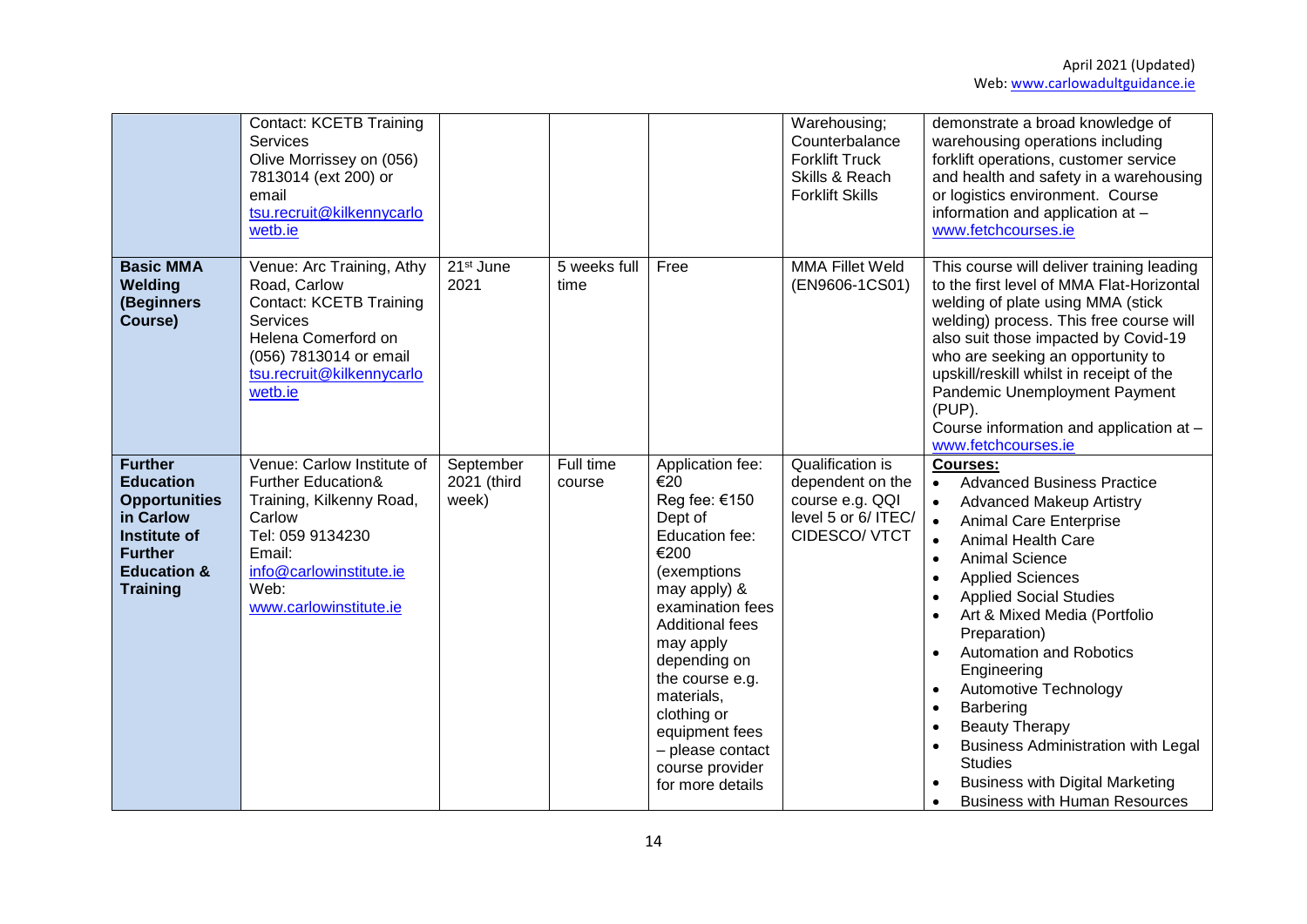|  |  |  | $\bullet$ | <b>Computer Systems and Networks</b>      |
|--|--|--|-----------|-------------------------------------------|
|  |  |  | $\bullet$ | <b>Construction &amp; Building</b>        |
|  |  |  | $\bullet$ | <b>Early Years Educator</b>               |
|  |  |  | $\bullet$ | <b>Engineering Technology</b>             |
|  |  |  | $\bullet$ | Film & TV Production                      |
|  |  |  | $\bullet$ | Film Editing & Special Effects            |
|  |  |  | $\bullet$ | Fitness Instructor - Gym Based            |
|  |  |  |           | Exercise                                  |
|  |  |  | $\bullet$ | Furniture Making & Woodworking            |
|  |  |  | $\bullet$ | Games & Apps Development                  |
|  |  |  | $\bullet$ | Graphic Design & Visual                   |
|  |  |  |           | <b>Communication (Portfolio</b>           |
|  |  |  |           | Preparation)                              |
|  |  |  | $\bullet$ | Hairdressing                              |
|  |  |  |           | <b>Healthcare Assistant</b>               |
|  |  |  | $\bullet$ |                                           |
|  |  |  | $\bullet$ | <b>Hotel &amp; Hospitality Operations</b> |
|  |  |  | $\bullet$ | <b>Legal Studies</b>                      |
|  |  |  | $\bullet$ | <b>Makeup Artistry</b>                    |
|  |  |  | $\bullet$ | <b>Medical Administrator</b>              |
|  |  |  | $\bullet$ | <b>Music Performance</b>                  |
|  |  |  | $\bullet$ | Music Technology                          |
|  |  |  | $\bullet$ | <b>Nursing Studies</b>                    |
|  |  |  | $\bullet$ | <b>Office Administration</b>              |
|  |  |  | $\bullet$ | Performing Arts                           |
|  |  |  | $\bullet$ | Photography (Portfolio                    |
|  |  |  |           | Preparation)                              |
|  |  |  | $\bullet$ | Pre-University Arts & Humanities          |
|  |  |  | $\bullet$ | Pre-University Politics &                 |
|  |  |  |           | <b>International Studies</b>              |
|  |  |  | $\bullet$ | Professional Cookery & Chef               |
|  |  |  |           | Training                                  |
|  |  |  | $\bullet$ | Professional Diploma in Beauty            |
|  |  |  |           | Therapy                                   |
|  |  |  | $\bullet$ | Psychology                                |
|  |  |  |           | <b>Public &amp; Emergency Services</b>    |
|  |  |  |           | Sales & Marketing                         |
|  |  |  |           | <b>Special Needs Assistant</b>            |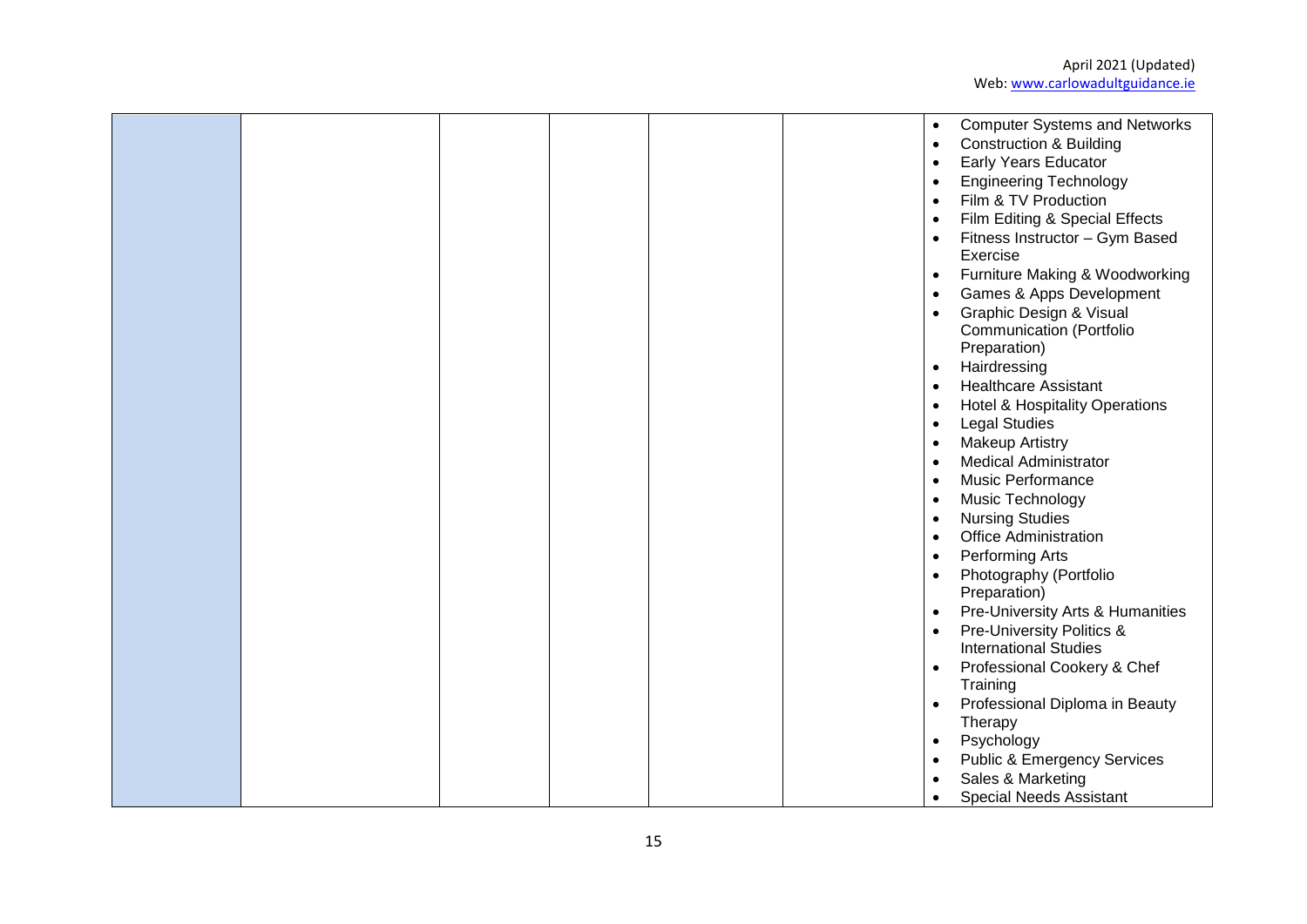| <b>Courses in the</b><br><b>VTOS Centre</b>                                                                                             | Venue: VTOS, 1-3<br>Granby Row, Carlow<br>Tel: 059 9140311<br>Email; info@vtoscarlow.ie<br>Web: www.vtoscarlow.ie<br>Applications also on<br>www.fetchcourses.ie                 | September<br>2021 (week<br>starting 6 <sup>th</sup> ) | Depending<br>on the<br>course - full<br>time or<br>morning<br>course up<br>to June<br>2022 | Free to eligible<br>participants -<br>course, books<br>and materials<br>are free of<br>charge to VTOS<br>learners.                         |                            | <b>Sports Physiotherapy</b><br>Sports Science with Personal<br><b>Training Programme</b><br>Sports, Fitness & Exercise<br>Entry criteria: Unless otherwise stated,<br>the basic requirement for entry is<br>successful completion of the Leaving<br>Certificate or equivalent. Mature<br>students who do not have the above<br>qualifications are also eligible to apply.<br><b>VTOS is currently enrolling for:</b><br>Return to Learning for Adults<br>(QQI Level 3)<br><b>Computer &amp; Information Skills</b><br>(QQI Level 3)<br>ESOL for Work (QQI Level 4)<br>Office Administration (QQI Level 4)<br><b>Business Administration</b><br>(QQI Level 5)<br><b>Entry Requirements:</b><br>Applicants must be 21 years or over<br>and in receipt of a qualifying Social<br>Welfare Payment for at least 6 months |
|-----------------------------------------------------------------------------------------------------------------------------------------|----------------------------------------------------------------------------------------------------------------------------------------------------------------------------------|-------------------------------------------------------|--------------------------------------------------------------------------------------------|--------------------------------------------------------------------------------------------------------------------------------------------|----------------------------|---------------------------------------------------------------------------------------------------------------------------------------------------------------------------------------------------------------------------------------------------------------------------------------------------------------------------------------------------------------------------------------------------------------------------------------------------------------------------------------------------------------------------------------------------------------------------------------------------------------------------------------------------------------------------------------------------------------------------------------------------------------------------------------------------------------------|
| <b>Part time</b><br><b>Further</b><br><b>Education</b><br>opportunities<br>with the Back<br>to Education<br><b>Initiative</b><br>(BTEI) | Venue: Carlow town<br>BTEI, 1b Meadow Court,<br><b>Burrin Street, Carlow</b><br>Tel: 059 9139532<br>E:<br>bteicarlow@kilkennycarlo<br>wetb.ie                                    | September<br>2021                                     | Part time<br>courses                                                                       | Free to eligible<br>participants - for<br>social welfare<br>recipients or<br>medical card<br>holders or those<br>without a<br>Leaving Cert | QQI Level 4 or 5           | <b>BTEI</b> is currently enrolling for:<br>Information & Communications<br>$\bullet$<br>Technology Skills (QQI Level 4)<br>Healthcare Support (QQI Level 5)<br>$\bullet$<br>Office Administration (QQI Level 5)<br>Applications also on<br>www.fetchcourses.ie                                                                                                                                                                                                                                                                                                                                                                                                                                                                                                                                                      |
| <b>Moving On</b><br><b>Programme for</b><br>Young<br>Mothers -<br><b>Employment</b><br><b>Skills</b>                                    | Venue: St. Catherine's<br><b>Community Services,</b><br>Centre, St. Joseph's Road<br>For more information<br>please contact Bernie<br>Eccles on 056 7813014<br>www.catherines.ie | September<br>2021                                     | Monday-<br>Friday<br>9.30am-<br>2.30pm<br>(due to<br>finish in<br>June $-43$               | Free to eligible<br>applicants (free<br>childcare<br>facilities onsite<br>to support<br>participants on<br>this programme)                 | QQI Level 4<br>major award | The Moving On Programme is a back<br>to education programme for mothers<br>with priority given to those aged<br>between 17 and 35 years of age.<br>Subjects - career planning, English &<br>Communications, Customer Service,<br>Functional Maths, IT Skills, personal                                                                                                                                                                                                                                                                                                                                                                                                                                                                                                                                              |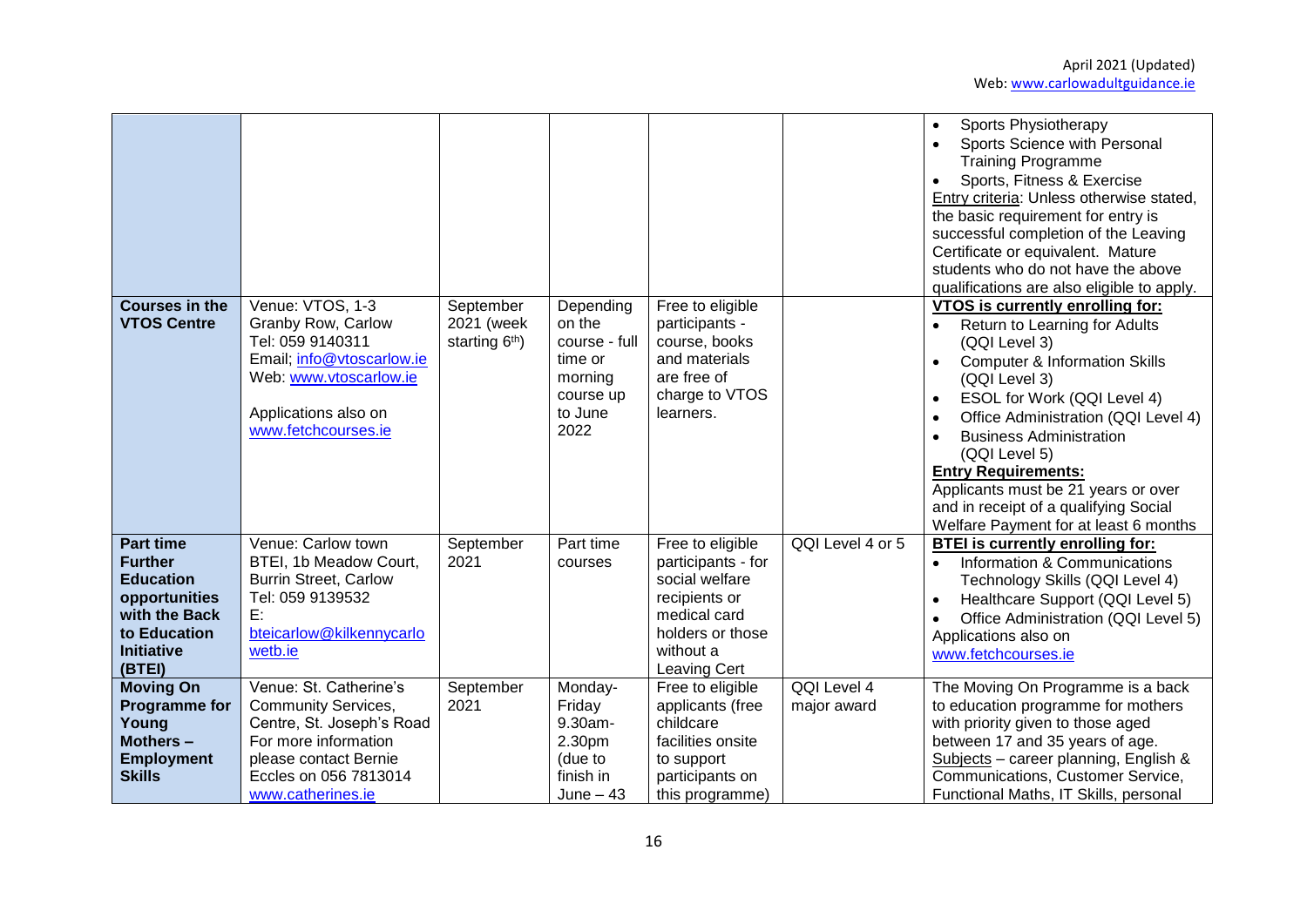|                                                   | Applications also on<br>www.fetchcourses.ie                                                                                               |                   | weeks<br>approx.) |             | effectiveness, work experience,<br>workplace safety, understanding inter-<br>culturism                                                                                                                                                                                                                                                                                                                                                                                                                                                                                                                                                                                                                           |
|---------------------------------------------------|-------------------------------------------------------------------------------------------------------------------------------------------|-------------------|-------------------|-------------|------------------------------------------------------------------------------------------------------------------------------------------------------------------------------------------------------------------------------------------------------------------------------------------------------------------------------------------------------------------------------------------------------------------------------------------------------------------------------------------------------------------------------------------------------------------------------------------------------------------------------------------------------------------------------------------------------------------|
| <b>New Courses</b><br>in Carlow<br><b>College</b> | Venue: Carlow College<br>College, Street, Carlow<br>Tel: 059 9153200<br>Email:<br>infocc@carlowcollege.ie<br>Web:<br>www.carlowcollege.ie | September<br>2021 |                   | QQI Level 8 | BA (Honours) in Psychology<br>BA (Honours) in Media, English &<br>2.<br>Culture<br>BA (Honours) in Philosophy,<br>3.<br><b>Politics and Society</b><br>These new programmes are currently<br>undergoing QQI validation and are<br>aiming to have an intake in September<br>through direct application to the<br>College. While you cannot apply to<br>these programmes yet, if you are<br>interested in studying one of the<br>degree programmes being developed<br>please complete and submit the<br>'Expression of Interest' form on the<br>Carlow College website<br>(www.carlowcollege.ie) and they will let<br>you know more details (modules, fees<br>etc.) when they are ready and when<br>you can apply. |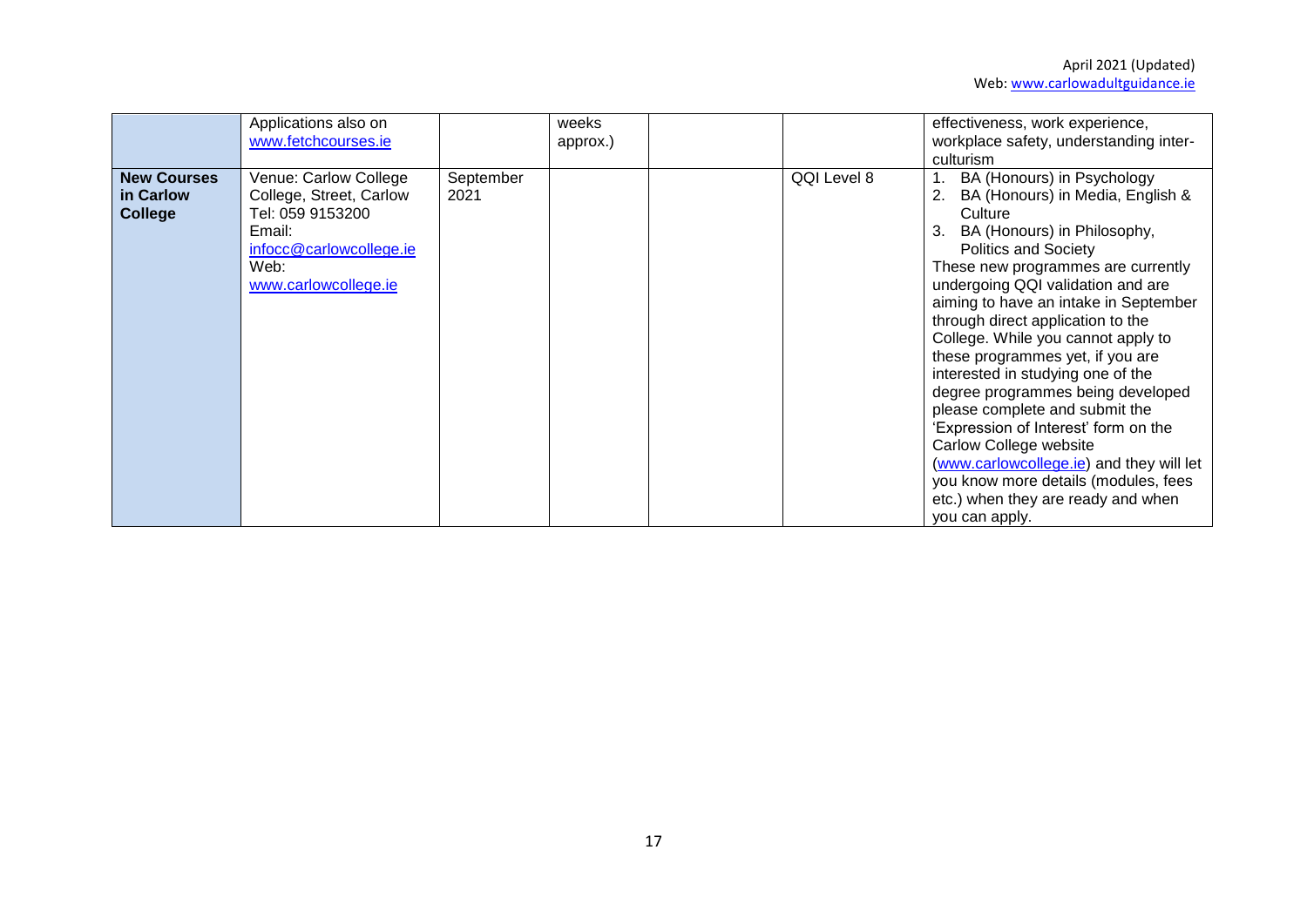# **BAGENALSTOWN**

| <b>Course name</b>    | <b>Contact Information</b>    | <b>Start date</b> | <b>Duration</b> | Cost/fees        | <b>Qualification</b> | <b>Miscellaneous Information</b>         |
|-----------------------|-------------------------------|-------------------|-----------------|------------------|----------------------|------------------------------------------|
| <b>Healthy Spring</b> | Venue: Online                 | <b>April 2021</b> | Over 6          | Free and         |                      | Why not refresh your meal plans with     |
| Cooking               | Call the Bagenalstown         | dates to be       | weeks           | ingredient boxes |                      | bright, delicious and healthy recipes to |
|                       | <b>Family Resource Centre</b> | confirmed         |                 | funded by CCDP   |                      | bring some springtime into your          |
|                       | on 086-6665748/ (059)         |                   |                 |                  |                      | cooking. Every week there will be a      |
|                       | 9722028                       |                   |                 |                  |                      | different recipe, along with tips and    |
|                       |                               |                   |                 |                  |                      | supports.                                |

# **BALLON/ RATHOE**

| <b>Course name</b>                    | <b>Contact Information</b>                                                                                                                                                         | <b>Start date</b>                    | <b>Duration</b>              | Cost/fees                                                                                                                                    | <b>Qualification</b>       | <b>Miscellaneous Information</b>                                                                                                                                                                                                                                                                                 |
|---------------------------------------|------------------------------------------------------------------------------------------------------------------------------------------------------------------------------------|--------------------------------------|------------------------------|----------------------------------------------------------------------------------------------------------------------------------------------|----------------------------|------------------------------------------------------------------------------------------------------------------------------------------------------------------------------------------------------------------------------------------------------------------------------------------------------------------|
| <b>Adult Mosaic</b><br><b>Classes</b> | Venue: Craft Shed,<br>Webb's Social Farm,<br>Moorefield, Kilcoole,<br>Rathoe, R93X791                                                                                              | Ongoing                              |                              | Contact course<br>provider                                                                                                                   |                            | Participants will have the flexibility to<br>produce their individual projects within<br>their own timeframes. Learners will buy<br>a base kit. This will take them from<br>start to completion of their project.<br>Further information on 085 7534544/<br>teachwebb@gmail.com                                  |
| <b>Sewing</b><br><b>Classes</b>       | Venue: <b>Online</b><br><b>Ballon Business &amp;</b><br><b>Training Centre</b><br>www.ballonbts.com                                                                                | Ongoing                              | Thursdays<br>$(2pm-4pm)$     | Free                                                                                                                                         |                            | This course will run weekly. To<br>register, email ballonbts@gmail.com                                                                                                                                                                                                                                           |
| <b>Word</b><br><b>Processing</b>      | <b>Venue: Ballon Business</b><br>& Training Centre<br>Contact BTEI on 059<br>9139532/<br>bteicarlow@kilkennycarl<br>owetb.ie<br>Applications also online<br>at www.fetchcourses.ie | 6 <sup>th</sup><br>September<br>2021 | Mornings<br>over 13<br>weeks | Free to eligible<br>learners - to<br>social welfare<br>recipients or<br>medical card<br>holders or those<br>without a Leaving<br>Certificate | QQI Level 5 minor<br>award | On successful completion of this award<br>learners will be equipped with the<br>knowledge, skill and competence to<br>use a word processing application to<br>produce documents in a variety of<br>contexts to a mailable or publishable<br>standard whilst working autonomously<br>and under general direction. |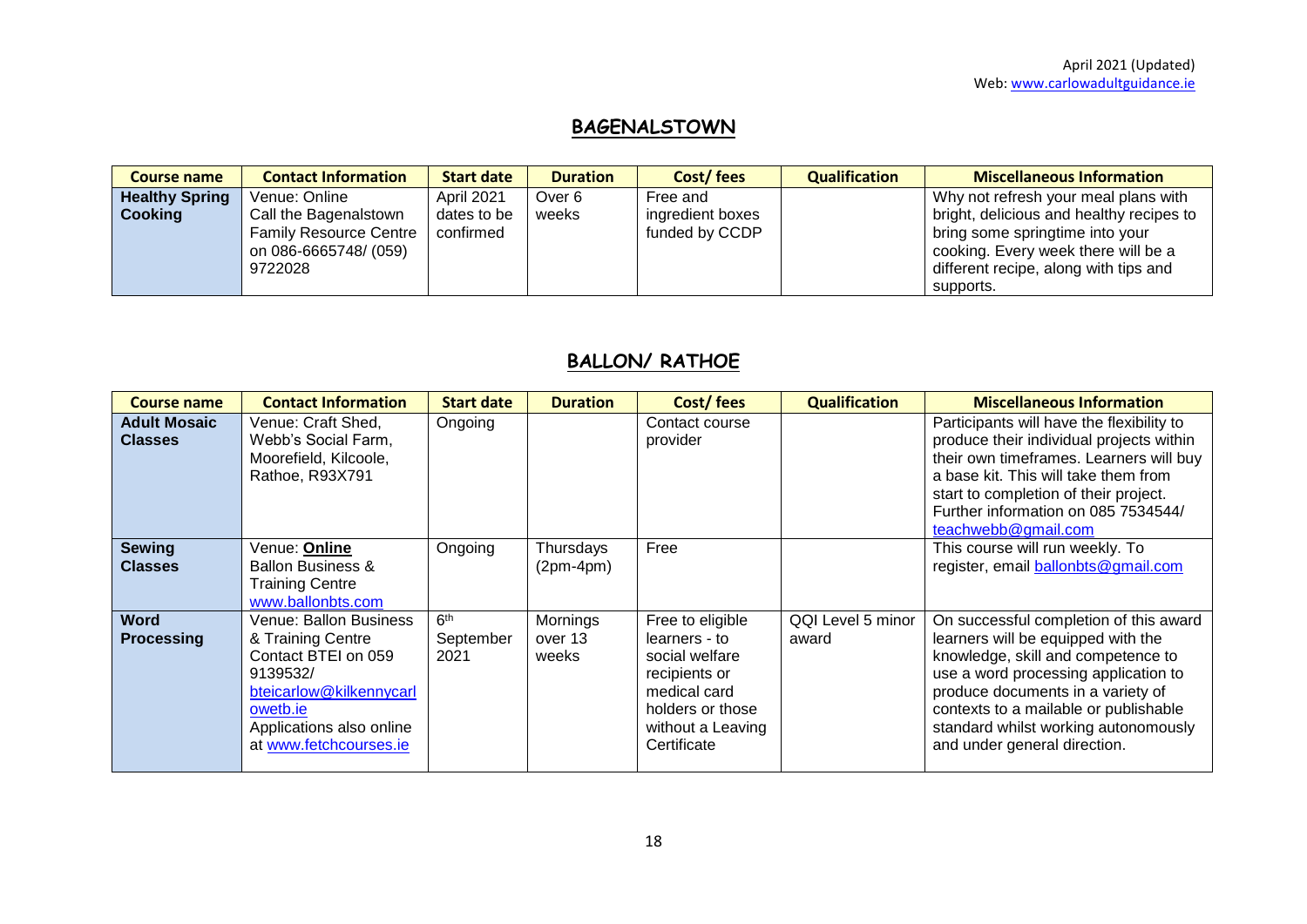| <b>Communications</b><br>for Office<br><b>Administration</b> | Venue: Ballon Business<br>& Training Centre<br>Contact BTEI on 059<br>9139532/<br>bteicarlow@kilkennycarl<br>owetb.ie<br>Applications also online<br>at www.fetchcourses.ie        | 7 <sup>th</sup><br>September<br>2021                                    | Mornings<br>over 13<br>mornings    | Free to eligible<br>learners - to<br>social welfare<br>recipients or<br>medical card<br>holders or those<br>without a Leaving<br>Certificate | QQI Level 5 minor<br>award    | The purpose of this award is to equip<br>the learner with the relevant<br>knowledge, skill and competence to<br>communicate verbally and non-verbally<br>in standard everyday tasks and in<br>work-related tasks, operating<br>independently while under general<br>direction.                                                                            |
|--------------------------------------------------------------|------------------------------------------------------------------------------------------------------------------------------------------------------------------------------------|-------------------------------------------------------------------------|------------------------------------|----------------------------------------------------------------------------------------------------------------------------------------------|-------------------------------|-----------------------------------------------------------------------------------------------------------------------------------------------------------------------------------------------------------------------------------------------------------------------------------------------------------------------------------------------------------|
| <b>Horticulture</b>                                          | <b>Venue: Ballon Business</b><br>& Training Centre<br>Contact BTEI on 059<br>9139532/<br>bteicarlow@kilkennycarl<br>owetb.ie<br>Applications also online<br>at www.fetchcourses.ie | 7 <sup>th</sup><br>September<br>or 8 <sup>th</sup><br>September<br>2021 | morning a<br>week over 13<br>weeks | Free to eligible<br>learners - to<br>social welfare<br>recipients or<br>medical card<br>holders or those<br>without a Leaving<br>Certificate | QQI Level 4<br>(minor awards) | The purpose of this award is to enable<br>the learner to work as a general<br>operative in horticulture, using<br>knowledge, skill and competence to<br>select, establish, grow and maintain a<br>range of plants under supervision.<br><b>Establishing Ornamental Flowering</b><br><b>Plants</b><br><b>Establishing Ornamental Trees &amp;</b><br>Shrubs |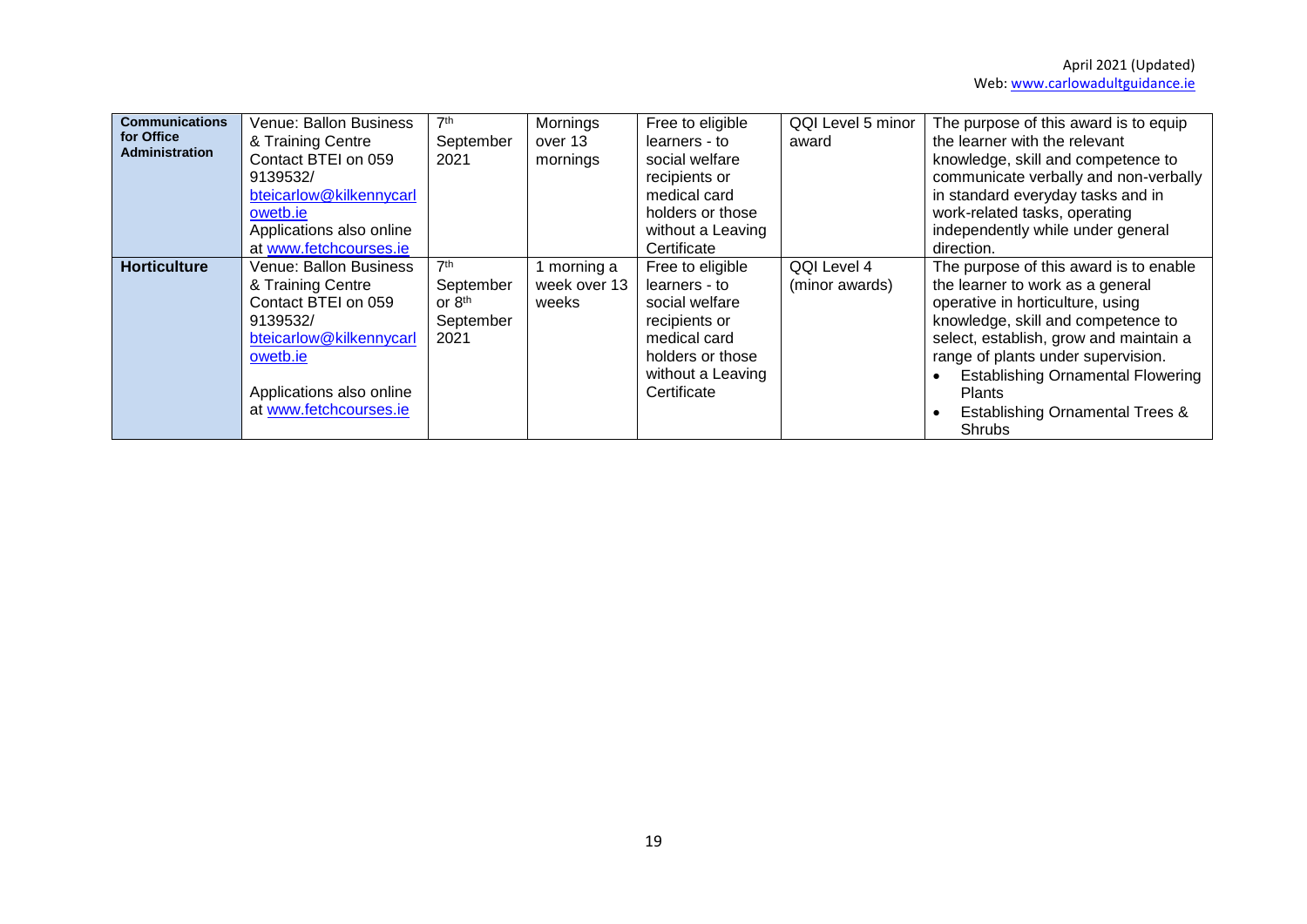## **HACKETSTOWN/ RATHVILLY/ CLONMORE**

| <b>Course name</b>                                     | <b>Contact Information</b>                                                                                                                         | <b>Start date</b>                             | <b>Duration</b>                | Cost/fees                         | <b>Qualification</b>       | <b>Miscellaneous Information</b>                                                                                                                                                                                                                                                                                                                            |
|--------------------------------------------------------|----------------------------------------------------------------------------------------------------------------------------------------------------|-----------------------------------------------|--------------------------------|-----------------------------------|----------------------------|-------------------------------------------------------------------------------------------------------------------------------------------------------------------------------------------------------------------------------------------------------------------------------------------------------------------------------------------------------------|
| <b>Bring Your Own</b><br><b>Project Morning</b>        | Venue: Slaney<br>Handcraft Studio,<br>Rathvilly                                                                                                    | Wednesday<br>mornings<br>Thursday<br>evenings | 10.30am-<br>12.30pm<br>$7-9pm$ | €10 per class                     |                            | Bring your own project which you are<br>working on, thinking of starting or even<br>just dreaming about! Beginners are<br>also welcome. Own sewing machine<br>required. Tel: Tomomi 0857749774/<br>slaneyhandcraft@gmail.com                                                                                                                                |
| <b>Creative Studies</b><br>for Special<br><b>Needs</b> | Venue: Colaiste Eoin,<br><b>Hacketstown</b><br>Contact: Bernadette<br>O'Rourke on 056<br>7765103/<br>adulteducationoffice@<br>kilkennycarlowetb.ie | 13 <sup>th</sup><br>September<br>2021         | 9 Monday<br>evenings           | <b>Contact Course</b><br>Provider | QQI Level 6 Minor<br>Award | The aim of this course is to enable the<br>learner to gain the knowledge, skill and<br>competence relevant to working with<br>individuals with special educational<br>needs while emphasising the<br>importance of creative studies from<br>both a theoretical and practical<br>perspective.<br>Course information and application -<br>www.fetchcourses.ie |

### **TULLOW- UPCOMING COURSES**

| <b>Course name</b>                                    | <b>Contact Information</b>                                                                                  | <b>Start date</b>              | <b>Duration</b>                                                  | Cost/fees | <b>Qualification</b> | <b>Miscellaneous Information</b>                                                                                                                                                                          |
|-------------------------------------------------------|-------------------------------------------------------------------------------------------------------------|--------------------------------|------------------------------------------------------------------|-----------|----------------------|-----------------------------------------------------------------------------------------------------------------------------------------------------------------------------------------------------------|
| <b>Beginners</b><br>Kayaking<br><b>Course</b>         | Venue: Tullow Kayak<br>Club, Ballymurphy<br>Road, Tullow                                                    | April 2021                     |                                                                  |           |                      | Aim to re-start kayaking courses in<br>April. Participants must be able to swim<br>at least 25 metres & thread water,<br>Keep an eye on their Facebook page-<br>www.facebook.com/tullow.kayakclub         |
| <b>Creative</b><br><b>Mandala</b><br><b>Workshops</b> | Venue: Online<br>Contact Sandra in the<br><b>Family Resource</b><br>Centre on 086<br>8555294/059<br>9152776 | 27 <sup>th</sup> April<br>2021 | 27th April, 4th,<br>$11^{th}$ & $18^{th}$<br>May (10am-<br>12pm) | Free      |                      | Create meaningful symbolic artwork<br>using a set of 100 printed hand-drawn<br>symbols and watercolours. No<br>previous art experience required.<br>Limited spaces available - first come<br>first served |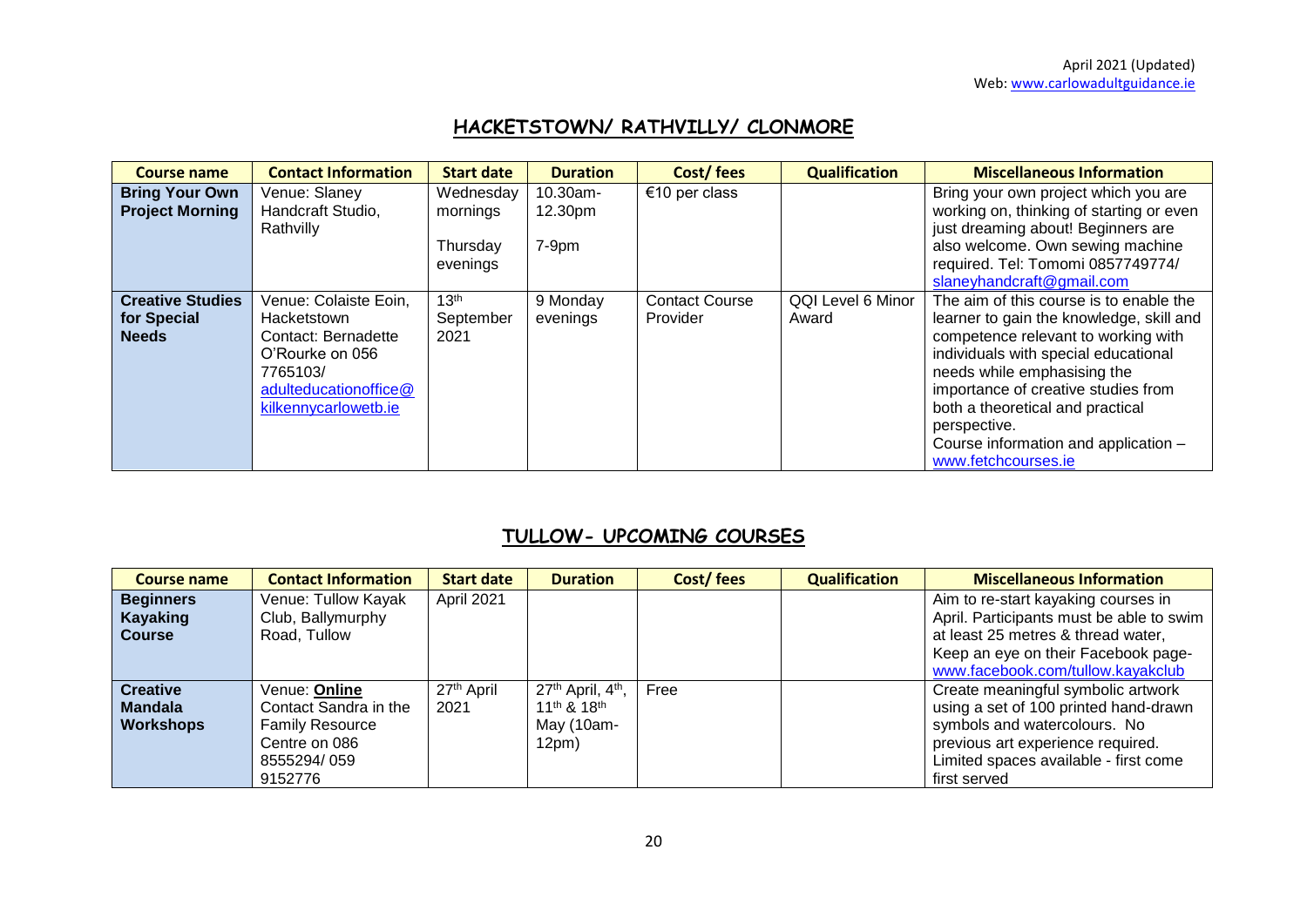| <b>Infection</b><br><b>Prevention &amp;</b><br><b>Control</b> | Venue: Teach Bhride<br>Contact BTEI on 059<br>9139532/<br>bteicarlow@kilkennyca<br>rlowetb.ie                                                          | 6 <sup>th</sup><br>September<br>2021  | 1 morning<br>over 13<br>weeks | Free to eligible<br>learners - to<br>social welfare<br>recipients or<br>medical card<br>holders or those<br>without a Leaving<br>Certificate | QQI Level 5 minor<br>award | The purpose of this award is to equip<br>the learner with the knowledge, skill<br>and competence to prevent and control<br>infection within the health services<br>area.<br>Applications also online at<br>www.fetchcourses.ie                                                 |
|---------------------------------------------------------------|--------------------------------------------------------------------------------------------------------------------------------------------------------|---------------------------------------|-------------------------------|----------------------------------------------------------------------------------------------------------------------------------------------|----------------------------|--------------------------------------------------------------------------------------------------------------------------------------------------------------------------------------------------------------------------------------------------------------------------------|
| <b>Communications</b><br>for Healthcare                       | Venue: Teach Bhride<br>Contact BTEI on 059<br>9139532/<br>bteicarlow@kilkennyca<br>rlowetb.ie<br>Applications also<br>online at<br>www.fetchcourses.ie | 7 <sup>th</sup><br>September<br>2021  | 1 morning<br>over 13<br>weeks | Free to eligible<br>learners - to<br>social welfare<br>recipients or<br>medical card<br>holders or those<br>without a Leaving<br>Certificate | QQI Level 5 minor<br>award | The purpose of this award is to equip<br>the learner with the relevant<br>knowledge, skill and competence to<br>communicate verbally and non-verbally<br>in standard everyday tasks and in<br>work-related tasks, operating<br>independently while under general<br>direction. |
| <b>Care Support</b>                                           | Venue: Teach Bhride<br>Contact BTEI on 059<br>9139532/<br>bteicarlow@kilkennyca<br>rlowetb.ie<br>Applications also<br>online at<br>www.fetchcourses.ie | gth<br>September<br>2021              | 1 morning<br>over 13<br>weeks | Free to eligible<br>learners - to<br>social welfare<br>recipients or<br>medical card<br>holders or those<br>without a Leaving<br>Certificate | QQI Level 5 minor<br>award | The purpose of this award is to equip<br>the learner with the knowledge, skill<br>and competence to work effectively in<br>a care setting. It aims to promote good<br>practice and respect for diversity in<br>lifestyle, religion and culture in care<br>work.                |
| Care of the<br><b>Older Person</b>                            | Venue: Teach Bhride<br>Contact BTEI on 059<br>9139532/<br>bteicarlow@kilkennyca<br>rlowetb.ie                                                          | 10 <sup>th</sup><br>September<br>2021 | 1 morning<br>over<br>13weeks  | Free to eligible<br>learners - to<br>social welfare<br>recipients or<br>medical card<br>holders or those<br>without a Leaving<br>Certificate | QQI Level 5 minor<br>award | The purpose of this award is to equip<br>the learner with the knowledge, skill<br>and competence to meet the full range<br>of needs of older people in a variety of<br>care settings.<br>Applications also online at<br>www.fetchcourses.ie                                    |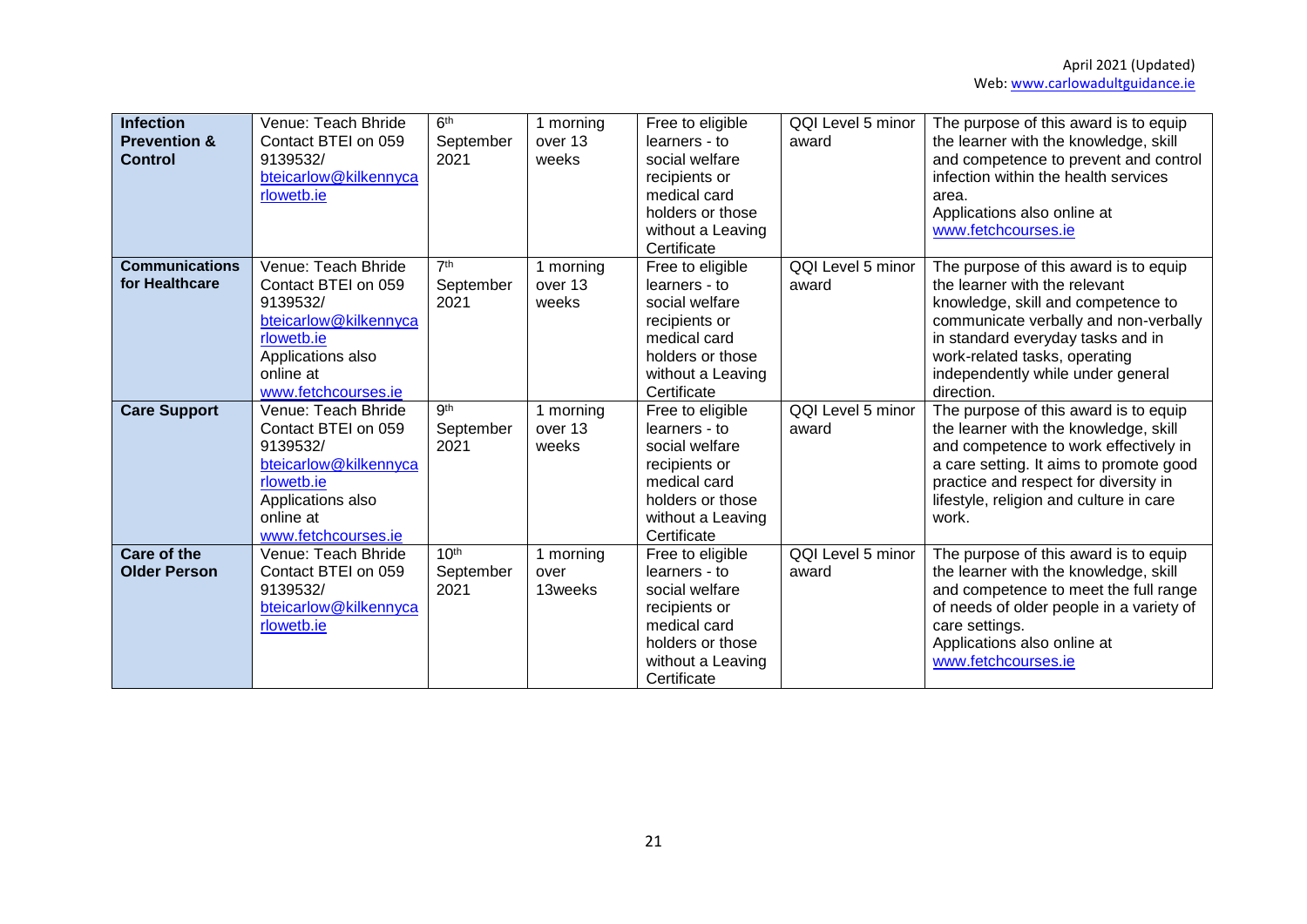#### **Carlow Social Prescribing Service**

Carlow Social Prescribing Service is a new free service in Carlow which works to reduce social isolation and increase health and wellbeing. They can help by providing information on social groups, exercise classes, relaxation sessions, volunteering opportunities, support services and much more all in your local area. For more information please contact Sinead on 086 4147511/ email: [socialprescribing@catherines.ie](mailto:socialprescribing@catherines.ie)

| <b>Course name</b>                                      | <b>Contact Information</b>                                                                               | <b>Start date</b> | <b>Duration</b> | Cost/fees | <b>Qualification</b> | <b>Miscellaneous Information</b>                                                                                                                                                                                                                                                                                                           |
|---------------------------------------------------------|----------------------------------------------------------------------------------------------------------|-------------------|-----------------|-----------|----------------------|--------------------------------------------------------------------------------------------------------------------------------------------------------------------------------------------------------------------------------------------------------------------------------------------------------------------------------------------|
| <b>Mindfulness</b><br><b>Sessions</b>                   | Venue: Online                                                                                            | Ongoing           |                 | Free      |                      | Guided mindfulness exercises<br>available on<br>http://www.freemindfulness.org/downl<br>oad                                                                                                                                                                                                                                                |
| <b>Daily</b><br><b>Meditation</b><br><b>Sessions</b>    | Venue: Online<br>Tel: 086 1746330<br>Email:<br>recoverycollegesoutheast<br>@gmail.com                    | Daily at<br>10am  |                 | Free      |                      | Daily mediation session on the<br>Recovery College South East<br>Facebook page -<br>www.facebook.com/RecoveryCollegeS<br>outhEast                                                                                                                                                                                                          |
| <b>Self-Directed</b><br><b>Life Skills</b><br>Programme | Venue: <b>Online</b><br>Aware<br>1800804848<br>supportmail@aware.ie<br>Web: www.aware.ie                 | Ongoing           |                 | Free      |                      | <b>Content</b><br>Space from Stress<br>Space for Sleep<br>Space for Resilience<br>Space from Covid-19<br>Each programme consists of individual<br>modules to complete, in your own<br>time. This programme may also be<br>helpful to work through while you wait<br>for the next Life Skills online<br>programme to open for registration. |
| <b>Wellness</b><br><b>Workshops</b>                     | Venue: Online<br>Suicide or Survive<br>LoCall 1890 577 577 or<br>01 272 2158<br>info@suicideorsurvive.ie | Ongoing           |                 | Free      |                      | <b>Workshops</b><br><b>Wellness Workshop</b><br>YouMatter Workshop<br>These workshops have been<br>developed from listening to people's<br>experiences and what has helped them                                                                                                                                                            |

### **Wellness & Mental Health Courses/ Workshops**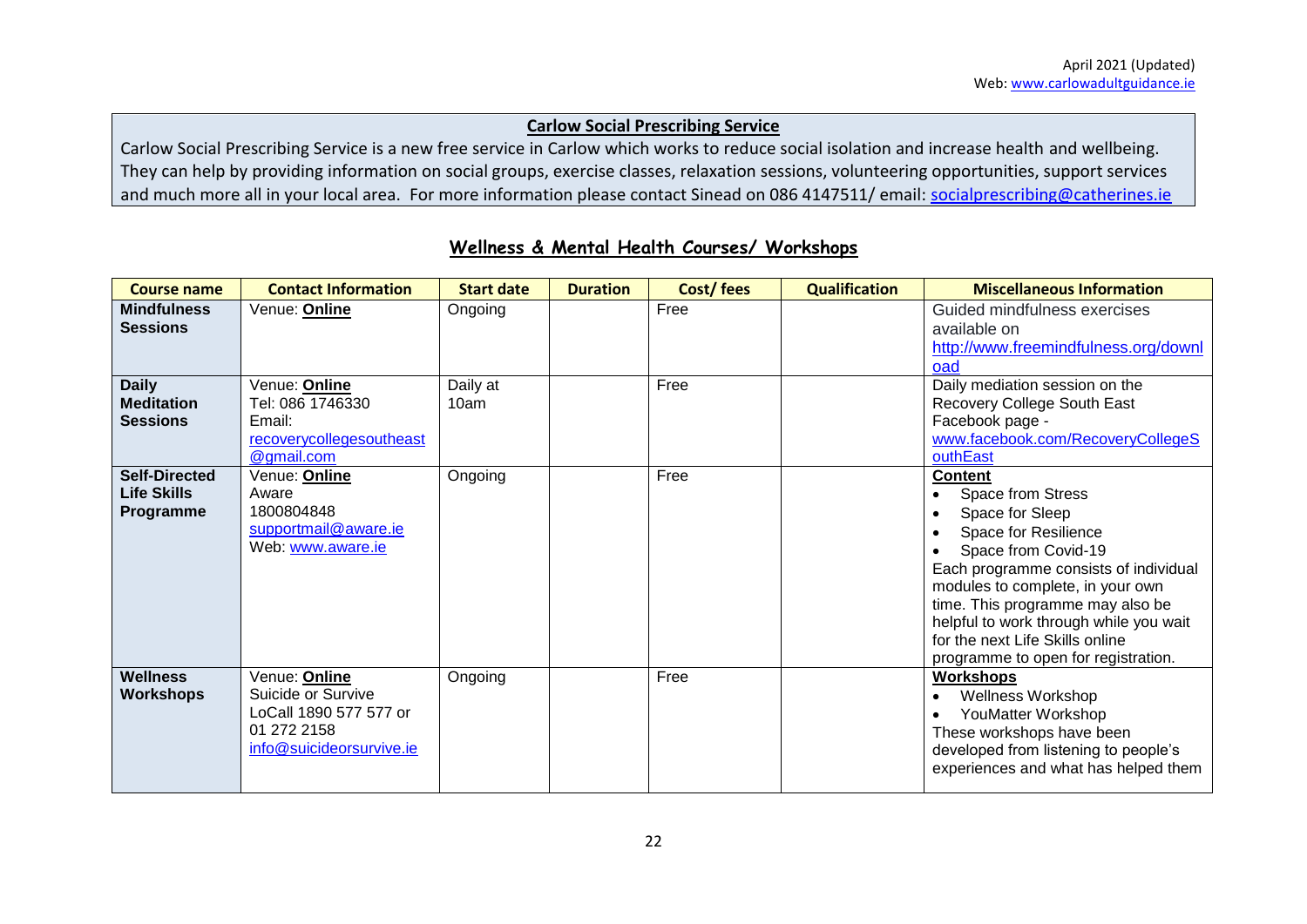|                                                                            |                                                                                                                                        |                           |                     |      | when their mental health has taken a<br>dip. Website: https://suicideorsurvive.ie                                                                                                                                                                                                                                                                                                                                                                                                                                                                                                                                                                                                                                       |
|----------------------------------------------------------------------------|----------------------------------------------------------------------------------------------------------------------------------------|---------------------------|---------------------|------|-------------------------------------------------------------------------------------------------------------------------------------------------------------------------------------------------------------------------------------------------------------------------------------------------------------------------------------------------------------------------------------------------------------------------------------------------------------------------------------------------------------------------------------------------------------------------------------------------------------------------------------------------------------------------------------------------------------------------|
| 21 Day<br><b>Walking</b><br>Challenge                                      | Organised by Get Ireland<br>Walking<br>Tel: (01) 6251109<br>E:<br>info@getirelandwalking.ie<br>www.getirelandwalking.ie                | Ongoing                   |                     | Free | Aim to walk for at least 30 minutes<br>each day. You don't have to do it all at<br>once you can build up to 30 minutes or<br>more by being active for at least 10<br>minutes in the early days. Just keep<br>increasing the length of your walk, and<br>watch the minutes add up. You can<br>download a record card on the website.                                                                                                                                                                                                                                                                                                                                                                                     |
| 5 KM<br><b>Beginners</b><br><b>Running</b><br>Programme                    | Organised by Athletics<br>Ireland. Programme plan<br>available at<br>www.athleticsireland.ie                                           | Ongoing                   | 8-week<br>programme | Free | This programme is only a suggestion<br>and should be adapted to suit your<br>work and home life and the days of the<br>week that is most convenient for you to<br>exercise. Happy Running!                                                                                                                                                                                                                                                                                                                                                                                                                                                                                                                              |
| <b>Recovery</b><br><b>College South</b><br><b>East</b><br><b>Workshops</b> | Venue: Online<br>Tel: 086 1746330<br>Email:<br>recoverycollegesoutheast<br>@gmail.com<br>Web:<br>www.recoverycollegesout<br>heast.com/ | April - June<br>Workshops | Varies              | Free | Courses at the Recovery College are<br>for everyone.<br><b>April Workshops</b><br>12th - Building my Self- Confidence<br>13th - Co-production: Working<br>Together<br>13 <sup>th</sup> – Understanding and Managing<br>Anxiety<br>14th - Understanding Medication<br>14th - Families and Recovery models<br>16 <sup>th</sup> – Understanding and Managing<br>Depression<br>27th - Personal Narratives<br>28th - Mental Health and Family Caring<br>Programme<br>28th - Lunchtime Wellbeing<br><b>May Workshops</b><br>3rd - Understanding and Living with<br><b>Bipolar</b><br>10 <sup>th</sup> – Understanding and Managing<br><b>Stress</b><br>10 <sup>th</sup> – Talking and Listening: It Works<br><b>Both Ways</b> |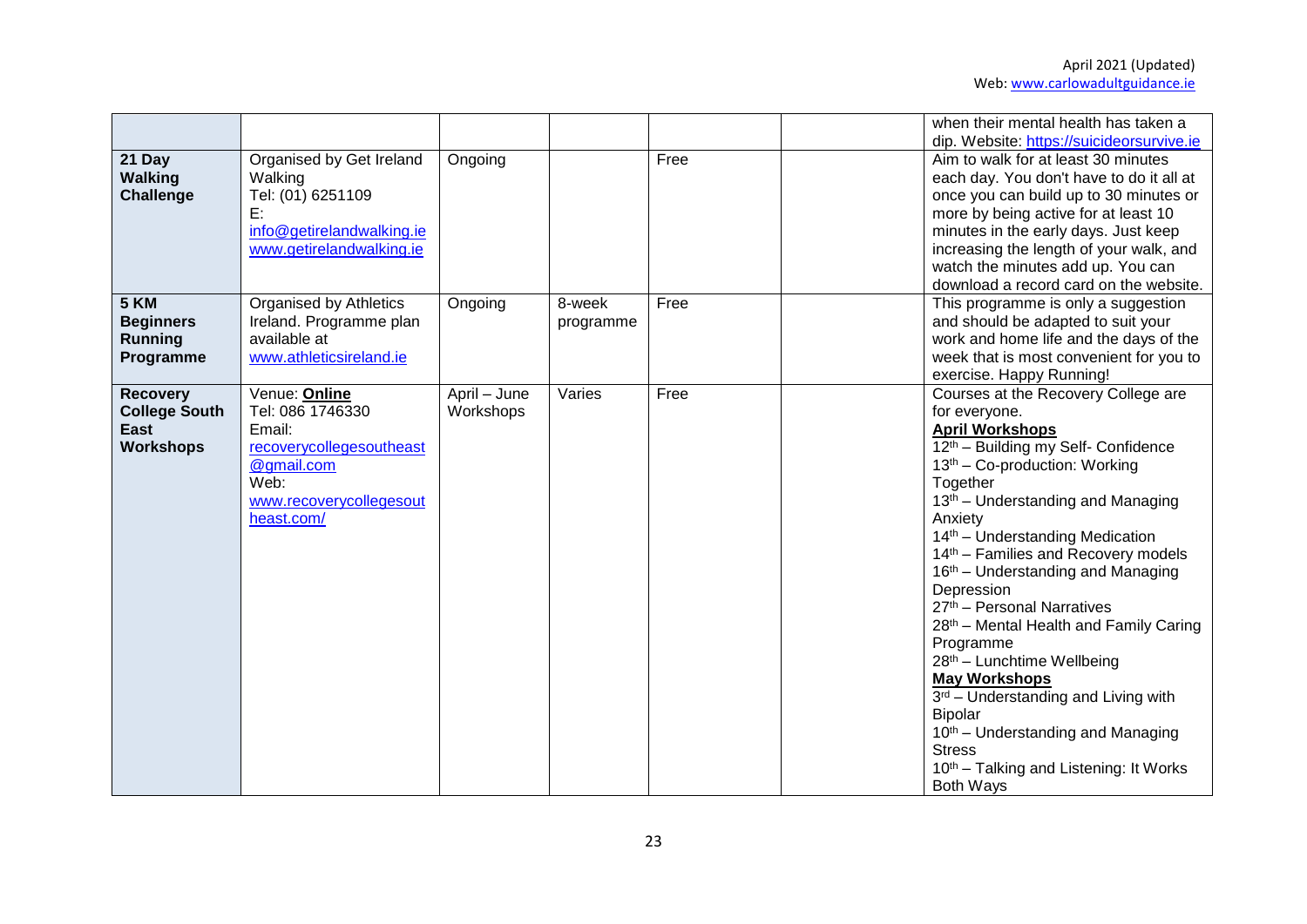|                                 |                                                                                                                                                                                       |                                           |                                                            |                                                                                                                                                                                                               | 18th - Practical Facilitation Skills<br>19th - Understanding Loss and<br>Bereavement<br>26th - Lunchtime Wellbeing<br>June Workshops<br>$2nd$ June – Understanding and<br><b>Managing Anger</b><br>30th June - Lunchtime Wellbeing                                                                                                                                                                                                                     |
|---------------------------------|---------------------------------------------------------------------------------------------------------------------------------------------------------------------------------------|-------------------------------------------|------------------------------------------------------------|---------------------------------------------------------------------------------------------------------------------------------------------------------------------------------------------------------------|--------------------------------------------------------------------------------------------------------------------------------------------------------------------------------------------------------------------------------------------------------------------------------------------------------------------------------------------------------------------------------------------------------------------------------------------------------|
| <b>Living Well</b><br>Programme | Venue: Online<br>Provided by the HSE<br>For bookings or enquiries<br>email:<br>selfmanagementsupports<br>sech@hse.ie<br>or call Catriona on 087<br>2939881 or Ciara on 087<br>4088325 | 9th April 2021<br>onwards                 | 6-week<br>programme<br>$(2\frac{1}{2})$ hours<br>per week) | Free                                                                                                                                                                                                          | Living Well is a free Self-Management<br>programme for adults living with long-<br>term health conditions.<br>Dates:<br>9 <sup>th</sup> April - 21 <sup>st</sup> May<br>$\bullet$<br>10th April - 22nd May<br>Website: www.hse.ie/LivingWell                                                                                                                                                                                                           |
| <b>Life Skills</b><br>Programme | Venue: Online<br>Website: www.aware.ie                                                                                                                                                | 12 <sup>th</sup> April<br>2021<br>onwards | 6-week<br>programme<br>(90 minutes<br>per week)            | There is a<br>refundable<br>booking fee of<br>€30 (or €10 for<br>students, the<br>unemployed,<br>over 65s or<br>medical card<br>holders). To<br>request a<br>refund, email<br>info@aware.ie<br>on completion. | Based on the principles of cognitive<br>behavioural therapy (CBT), the Life<br>Skills programme is designed to help<br>people learn more about how we think<br>and how this can influence our actions<br>in helpful or unhelpful ways. You can<br>learn practical tips to reduce some of<br>the symptoms associated with anxiety,<br>stress or mild-moderate depression.<br>Registration at<br>www.aware.ie/education/life-skills-<br>group-programme/ |
| <b>Stress Control</b>           | Venue: Online<br>https://stresscontrol.ie/                                                                                                                                            | April-June<br>2021                        | Mondays &<br>Thursdays<br>at 9am                           | Free                                                                                                                                                                                                          | As the HSE cannot deliver the Stress<br>Control classes in the community just<br>now, Dr Jim White will, instead, live-<br>stream the classes until March. No<br>need to register just click the link. If you<br>miss them the class will stay up online<br>for 48 hours after.                                                                                                                                                                        |